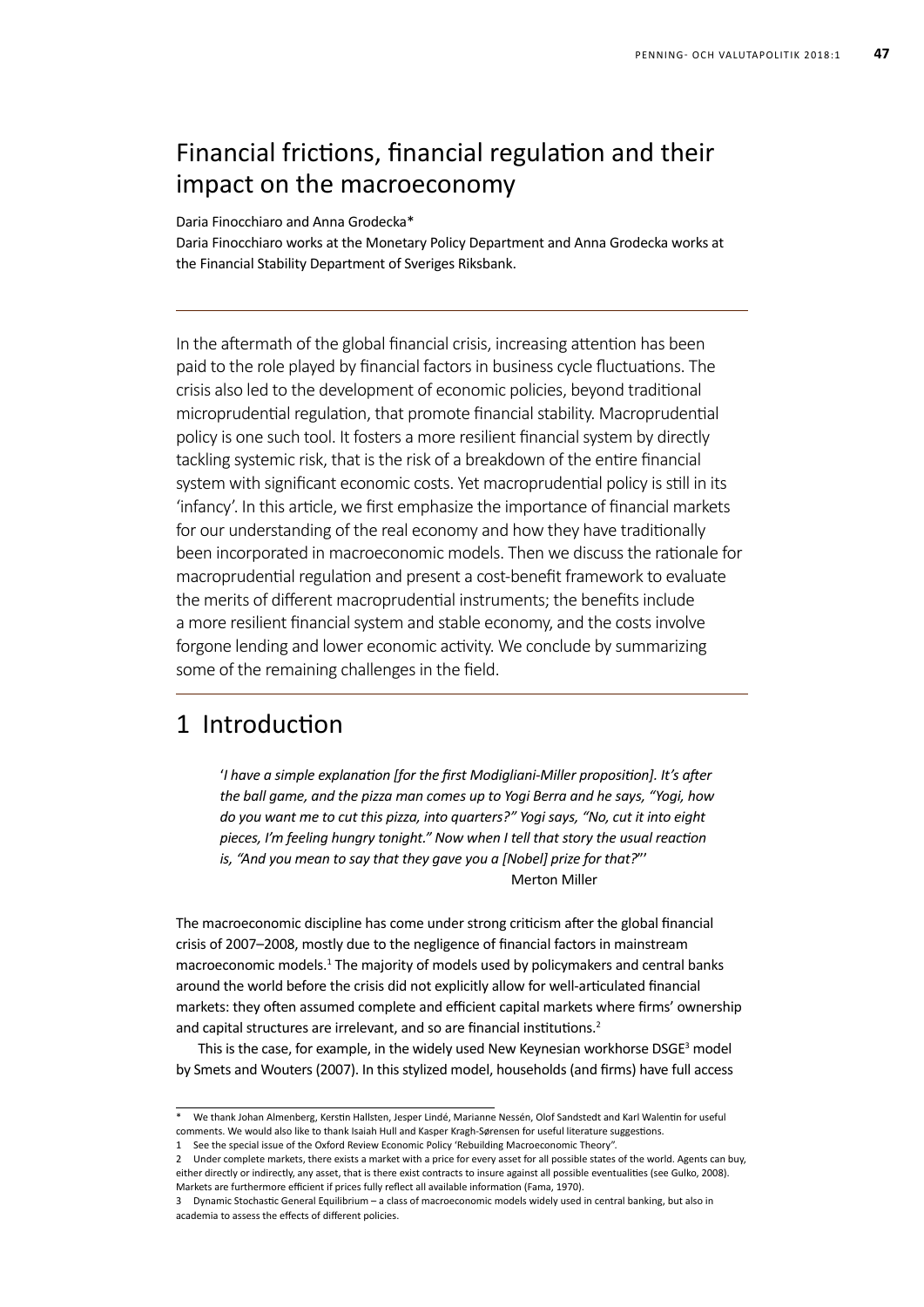to financial markets and are perfectly insured against, for example, the risk of losing their jobs. It follows that financial institutions are redundant and a central bank's main role is to adjust the price of credit (see Vines and Willis, 2018). In reality, financial markets are far from this idealized world and these market imperfections, that is financial frictions, are also important for aggregate fluctuations. As a matter of fact, the disconnect between the financial and real sides of the economy is at odds with the data. As documented in Jermann and Quadrini (2012), financial flows were highly cyclical even during the tranquil time of the Great Moderation.<sup>4</sup>

The empirical relevance of macro-financial linkages is not a new discovery.<sup>5</sup> Economic classics, such as Keynes, Wicksell or Minsky were aware of the crucial role of credit in the economy. However, subsequent macroeconomic researchers shifted their focus away from the importance of financial markets for economic developments. In the 1960s, the revolutionary 'irrelevance propositions' of Modigliani and Miller (M&M henceforth) identified the necessary conditions through which financial factors would prove to be irrelevant from a theoretical perspective. In a nutshell, in a somewhat idealized world with perfectly functioning markets and absent corporate taxes, agency problems,<sup>6</sup> information frictions and bankruptcy costs, M&M state that a company's capital structure is irrelevant for its market value. As a result, debt and equity are only two different ways of slicing the same pizza, that is a firm's value. Kashyap and Zingales (2010) argue that the theorem, conceived to show an extreme benchmark, has over the years been (mis)used as a proof of the unimportance of corporate finance for our understanding of the real economy.

In the 1990s, some early macroeconomic studies (Bernanke and Gertler, 1989, and Kiyotaki and Moore, 1997 and Carlstrom and Fuerst, 1997) highlighted the importance of deviations from the M&M assumptions and explicitly incorporated financial factors into general equilibrium models. But together with other studies focusing on bubbles, panics and contagion, they belonged more to the periphery of the profession rather than to its core. For a very long time, financial intermediaries were treated as 'a veil' (Gertler and Kiyotaki, 2010) in mainstream macroeconomic models;<sup>7</sup> the increased economic stability in the prolonged period of the Great Moderation partly gave support to the notion that changes in financial conditions did not matter for macroeconomic outcomes.

The recent crisis became a wake-up call for the profession and it provided two main lessons.

First, financial intermediation is crucial for understanding business cycle dynamics. While in normal times the financial sector helps firms and households to smooth income fluctuations, it may lead to their amplification (Brunnermeier, Eisenbach and Sannikov, 2012) in crisis times. Some economists (see for example Jordà, Schularick and Taylor, 2013) argue that financial-crisis recessions are more costly than normal recessions in terms of lost output. The importance of financial factors and institutions for our understanding of the economy is further enhanced by the recognition that they could also have an impact on economic growth (see Levine, 2005).

Second, in a world where financial institutions are highly interconnected, microprudential measures should be accompanied by macroprudential ones; only the latter can explicitly take into account the systemic role of some financial actors and the resulting feedbacks between real and financial sectors in the economy. Microprudential policies (for example capital adequacy rules in the Basel accords) have been adopted by financial regulators for decades and

<sup>4</sup> The Great Moderation denotes a time period, starting from the mid-1980s and interrupted by the Global Financial Crisis (2007–2008), characterized by low macroeconomic volatility experienced in many developed economies.

<sup>5</sup> Macro-financial linkages are linkages between financial conditions and macroeconomic developments. See Appendix I of Claessens and Kose (2017) for the summary of the history of research on macro-financial linkages.

<sup>6</sup> An agency problem describes those situations in which one party (the agent) acts on behalf on another (the principal), for example when a manager acts on behalf of shareholders. In such situations, conflicts of interests could arise if the incentives between the agent and the principal are not aligned.

<sup>7</sup> For discussions of this, see Caballero (2010), Gertler and Kiyotaki (2010), Quadrini (2011) and Fernández-Villaverde (2012).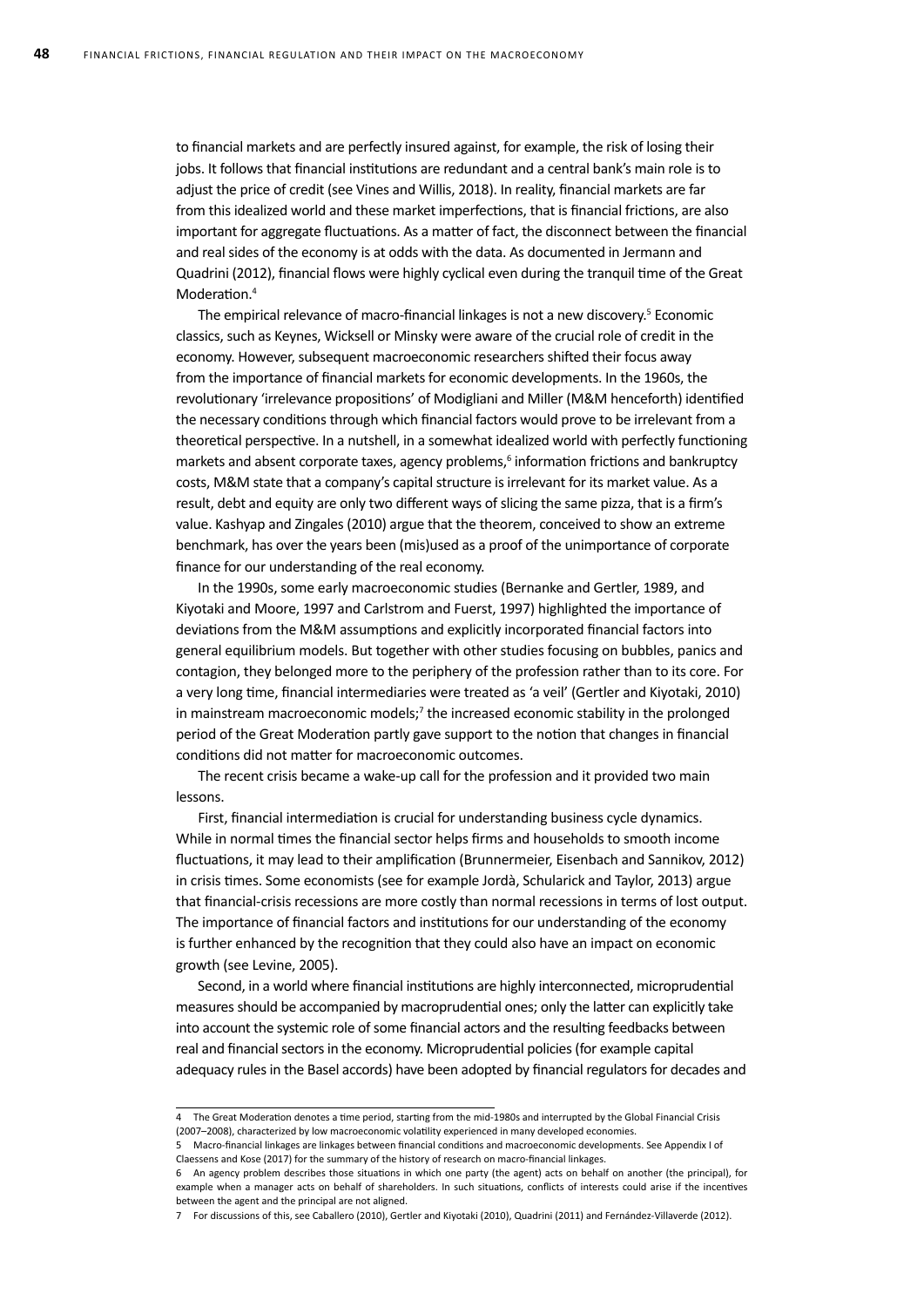focus mainly on the risks of individual financial institutions. As such, they might be insufficient for maintaining financial stability. In contrast, macroprudential policy attempts to foster stronger resilience of the financial system (including, for example, banks, firms and households) and reduce systemic risk, that is the risk of a breakdown of the entire financial system triggering severe damage to the economy. $8$  The explicit goals of such policies are to reduce the procyclicality of credit flows and addressthe problem of 'too big to fail' institutions(that is banks systemically important due to their size and level of interconnectedness).<sup>9</sup> As a result, different macroprudential measures have both time series and cross-sectional components, that is they may affect the cyclical aspects of systemic risk and its development over time, and they may affect the distribution of risk among different market participants at a given point in time. Dynamic macroeconomic models operating in a representative agent framework – where all individuals are assumed to be identical, are well-suited for the assessment of general equilibrium effects of different policies and addressing the time dimension of systemic risk. As shown in this review, recent research has also made progress in tackling the cross-sectional dimension of systemic risk by explicitly taking into account the heterogeneity of financial actors in the economy (see Corbae and D'Erasmo, 2014 and Boissay and Collard, 2016, discussed in this review).

Many micro- and macroprudential policies aim at lowering leverage, either of the banking system or that of private borrowers. While it is very hard to establish what the appropriate level of leverage should be, it cannot be disputed that some of the existing regulations (for example limited liability and deposit insurance for banks, interest tax deductions for corporations and households) encourage borrowing and introduce a wedge between private and social costs of debt, a so-called externality.<sup>10</sup> A too highly leveraged economy may lead to debt overhang problems.<sup>11</sup> In difficult times, highly leveraged agents tend to deleverage quickly, and this likely has a significant negative impact on consumption and output. As emphasized by Turner (2016), once leverage is high, it is difficult to reduce it without adverse economic effects. During the global financial crisis of 2007–2008, many existing debt contracts were actually not repaid, but shifted around the system, from the private sector to the public sector, both in the US and in Europe. Pre-emptive actions aiming at curbing the build-up of excessive leverage are therefore crucial.

In reality, policy makers face an important trade-off between the costs of systemic risk which materialize only in crisis times, and the level of economic activity in tranquil times, which is likely to be lower under stricter regulation. The 'Greenspan doctrine' was the consensus view before the global financial crisis: preemptive financial regulation was perceived as too costly and too blunt a tool (see Jeanne and Korinek, 2017) and the appropriate policy intervention was believed to be 'ex-post', that is at the time of the crisis. The crisis significantly changed our views on this trade-off but also further stressed the need to assess the costs of financial regulations ahead of the introduction of a given measure. This can only be done if the underlying market failure – the specific source of deviation from the ideal efficient market benchmark that needs to be corrected – is well identified. Thus, the design of an appropriate policy toolkit should ideally:

<sup>8</sup> Although there is no consensus yet on this issue, our definition of systemic risk is in line with the one of the European Central Bank: 'Systemic risk can best be described as the risk that the provision of necessary financial products and services by the financial system will be impaired to a point where economic growth and welfare may be materially affected' (ECB, 2018). See also Braconier and Palmqvist (2017) on this issue.

<sup>9</sup> A detailed description of micro- and macroprudential policies is provided in Freixas, Laeven and Peydró (2015).

<sup>10</sup> In economics, an externality denotes a situation where the actions of one party impact on another party and such interaction is not taken into account by agents nor reflected in market prices. Passive smoking and the related health costs are a textbook example of negative externality. Individual excessive indebtedness and its impact on (socially) expensive financial crises are another one. As such, an externality constitutes a market failure, that is a deviation from the ideal market.

<sup>11</sup> See Myers (1977) and Lamont (1995) for the discussion of corporate debt overhang and Mian and Sufi (2014) and Melzer (2017) for household debt overhang.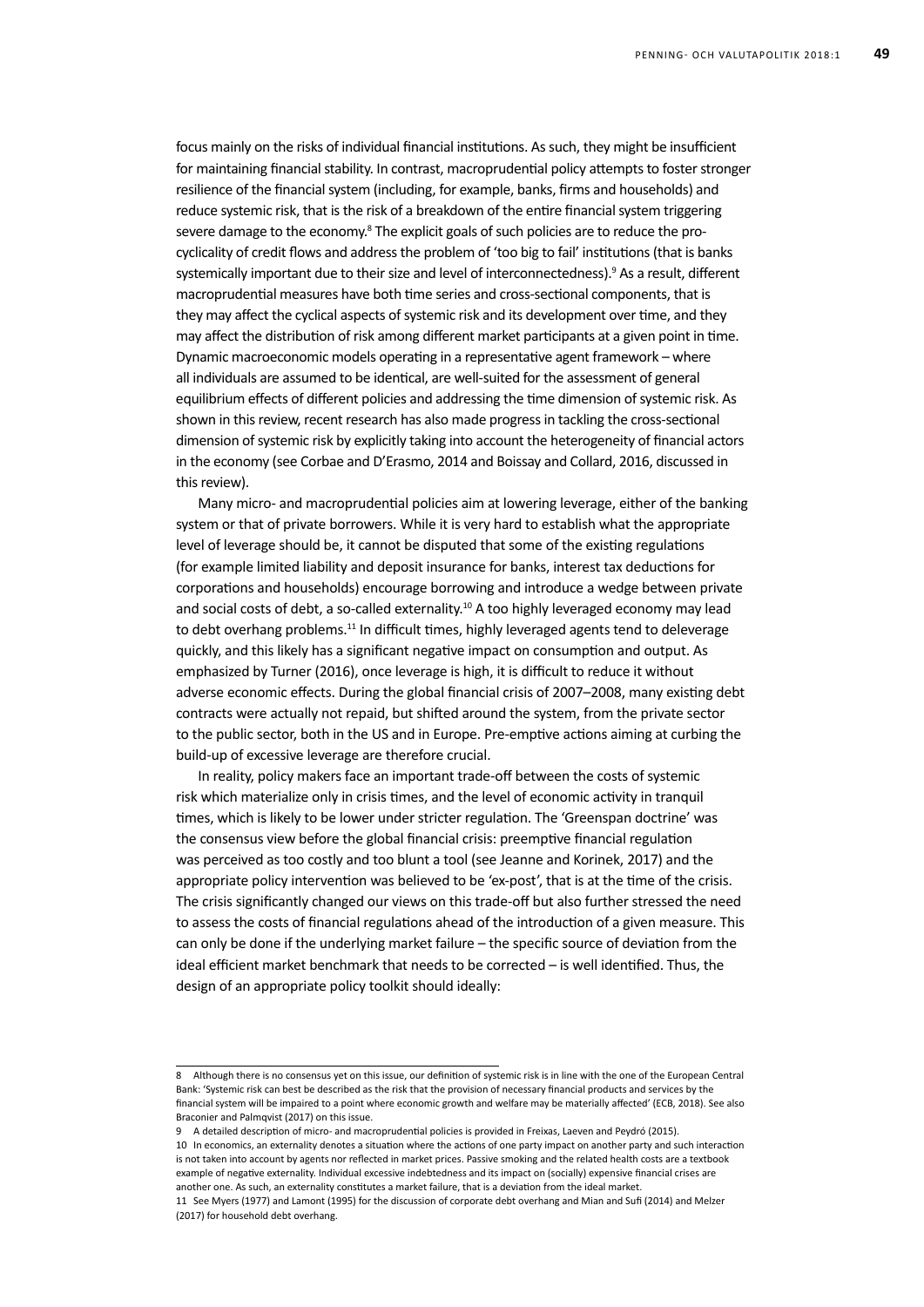- i. Identify the source of market failure to address,
- ii. Rely on an adequate cost and benefit analysis,
- iii. Assess the effectiveness of different tools.

Macro models with well-articulated financial sectors are well suited to conduct policy experiments by taking into account all the above in general equilibrium set-ups.

In what follows, we first review the most recent attempts in the literature to incorporate financial frictions, that is deviations from the idealized M&M world with perfectly functioning capital markets, in otherwise standard theoretical macro models. Then we evaluate through the lens of various models both the costs, that is forgone lending and economic activity, and the benefits, that is a more resilient financial system and stable economy, of different macroprudential tools.<sup>12</sup>

# 2 Modelling financial frictions

In the models reviewed in this article, financial markets deviate from the idealized M&M world for various reasons. Sometimes it is assumed that only some assets can be traded in capital markets. In other set-ups, some sort of agency problem usually limits access to credit markets. This can happen because lenders and borrowers are asymmetrically informed (informational frictions) or if lenders cannot force borrowers to fulfil their contractual agreements (enforcement problems, see Quadrini, 2011).

An important distinction in the existing literature is whether risk is exogenous, that is not influenced by economic agents' decisions, or endogenous. Systemic risk falls into the second category and it is one of the primary reasons for regulating financial institutions. In a nutshell, under-capitalization of the financial system leads to risks not being internalized by financial market participants, which can severely amplify the subsequent economic downturn or even cause a recession. Understanding the underlying source of market failure is crucial when designing an efficient instrument or combination of tools to address it.<sup>13</sup> De Nicolò, Favara and Ratnovski (2012) classify these externalities into three main categories:<sup>14</sup>

- i. *Strategic complementarities interactions* between banks inducing them to take excessive risk (Farhi and Tirole, 2011), that is banks might find it optimal to correlate their portfolios with each other's because they anticipate that in a crisis event they will be bailed-out by the government;
- ii. *Pecuniary externalities*, that is over-indebtedness among households, corporations or banks might induce fire sales during a downturn. The resulting negative impact of falling prices on their balance sheets can amplify the slump (Lorenzoni, 2008 and Bianchi, 2011); these effects on prices are not privately internalized, thereby inducing agents to take on too much debt.
- iii. Externalities related to *interconnectedness*, that is one distressed bank could jeopardize the stability of other financial institutions (Allen and Gale, 2000).

Recently, Farhi and Werning (2016) put forth a different source of externality, a demand externality, which provides a justification for macroprudential policies in environments where output is demand-driven. Financial decisions of economic agents influence the wealth distribution in the economy, which, through different marginal propensities to consume among agents, affects the aggregate demand in the presence of nominal rigidities.

<sup>12</sup> Although monetary policy could also impact on financial stability, in this article we leave a discussion of the interactions between monetary and macroprudential policies out. See International Monetary Fund [IMF] (2005) on this issue. 13 In reality, over-indebtedness or excessive risk taking can also be the result of behavioral factors. Although, there is a vast

literature explicitly taking into account those factors, in this article we focus on studies which do not consider deviations from rationality.

<sup>14</sup> Although De Nicolò, Favara and Ratnovski (2012) mainly focus on externalities affecting financial institutions, here we broaden their definitions also to other financial markets participants, for example borrowing households and firms.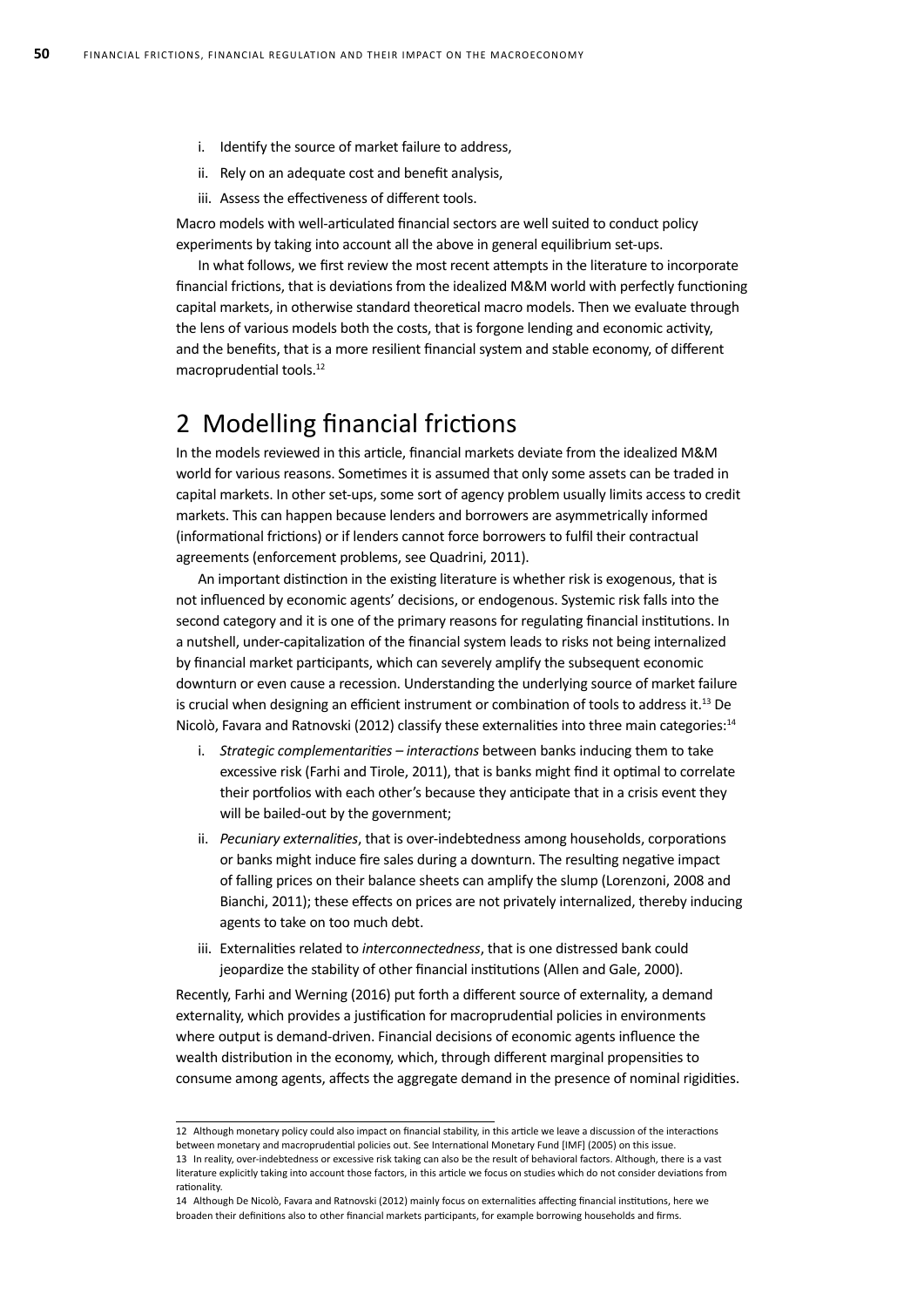Households usually do not take into account the impact of their financial decisions on the wealth distribution and aggregate capacity of the economy. Macroprudential policies that internalize this impact could potentially improve the welfare of the economy. As an illustration, one could imagine a sudden credit crunch in a world with borrowers and savers where monetary policy is constrained by the zero lower bound. By restricting borrowing before the crisis, a regulator could improve the spending capacity of borrowers during the crash, thereby stabilizing the economy. These stabilization benefits are not taken into account by private agents, thus justifying the regulatory intervention.

For the ease of exposition, in what follows we distinguish whether the financial friction impairs the supply or demand of credit.

#### 2.1 Credit-demand frictions

Early attempts in the literature to incorporate deviations from the M&M irrelevance proposition into macro models focus on the demand side of credit. In those studies, macro financial linkages arise because firms and/or households are financially constrained, that is capital markets are not perfectly functioning. Specifically, limited access to credit markets creates a link between firms' and households' balance sheet conditions and the real economy. Such a link can act both as an amplification tool and as a source of business cycle fluctuations, as further explained below. In this respect, studying financial frictions helps to address two of the central issues in macroeconomics: *i)* understanding how even moderate changes in economic fundamentals can have large macroeconomic consequences *ii)* explaining the origins of business cycles.

Financial frictions can amplify the impact of economic disturbances via their impact on households' and firms' balance sheets. This is the case in the seminal work of Kiyotaki and Moore (1997) and Bernanke, Gertler and Gilchrist (1999). In the first paper, lenders cannot force borrowers to repay their debt unless it is collateralized. Hence, in their work, capital is both a factor of production and it has collateral value, and both aspects are reflected in its price. In a bust, due for example to disruptions originating in the production sector of the economy, so-called supply shocks, movements in the price of capital further impair borrowers' collateral capacity, thereby aggravating the effects of the initial shock. Therefore, the interaction between credit limits and asset prices amplifies and spreads the effects of the initial negative shock to other sectors. In Bernanke, Gertler and Gilchrist (1999), there are information asymmetries between borrowers and lenders and monitoring is costly. This agency problem creates an interest rate spread between internal and external funding proportional to borrowers' net worth. In a downturn, the market value of firms' net worth deteriorates. As a result, agency costs increase countercyclically, thereby further reducing firms' borrowing ability. This last channel triggers a contraction in investments and a further deepening of the crisis. This is the so-called 'financial accelerator'. Iacoviello (2005) builds on Kiyotaki and Moore (1997) in a model where housing has a dual role as a consumption good as well as a collateralizable asset. In that framework, housing price dips can considerably depress aggregate demand.

Furthermore, financial frictions can also be a source of business cycles rather than a mere amplification tool, as shown in Jermann and Quadrini (2012). Also in their set-up, firms could default on their debts and this limits their ability to borrow. Moreover, debt is preferred to equity because interest rate expenditures are tax deductible. Crucially, it is further assumed that firms cannot easily change their capital structure, that is the composition of debt and equity. As a result, a sudden deterioration of firms' financing conditions, a so-called negative financial shock, will force them to cut employment and depress aggregate demand. According to the estimates in Christiano Motto and Rostagno (2003), a 'liquidity shock' induced households to accumulate currency at the expenses of deposits during the Great Depression. In their set-up, financial factors are important for the real economy because a financial accelerator à la Bernanke, Gertler and Gilchrist (1999) is at work.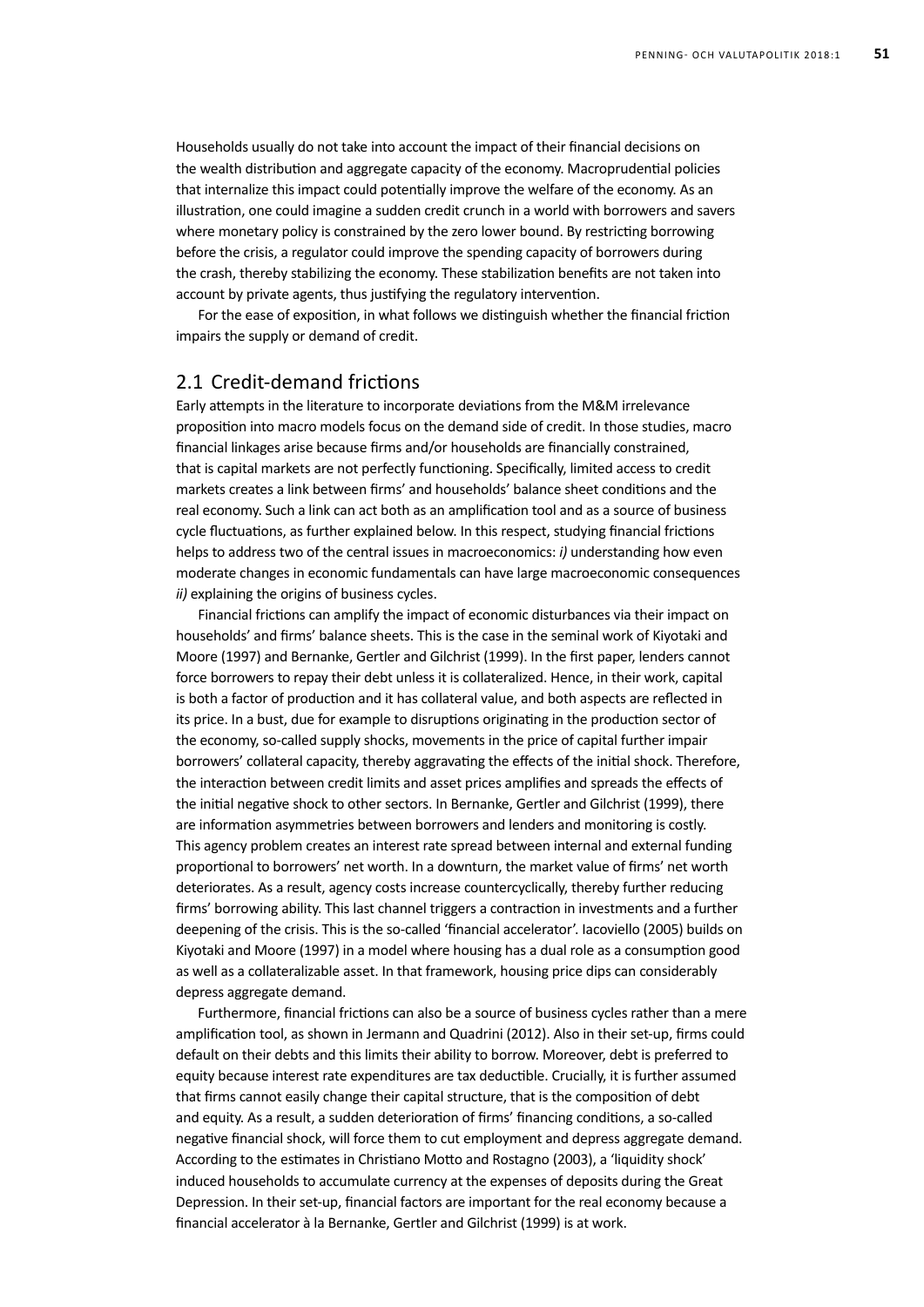#### 2.2 Credit supply frictions

More recently, banks have been explicitly incorporated into macro models in order to explore the impact of credit supply imperfections on financial intermediation and the real side on the economy. In this strand of literature, *financial intermediaries'* balance sheet conditions matter for business cycles fluctuations.

In reality, banks fulfil multiple functions. They contribute to the efficiency of the payment system, channel funds between savers and investors, provide liquidity (demand deposits) and engage in maturity transformation, loan monitoring and risk management (see Friexas, Laeven and Peydró, 2015). In the existing theoretical literature, financial intermediaries can provide one or more of the above mentioned services. However, the well-functioning of the financial system can be disrupted by the excessive risk-taking (of bankers) or by poor financial regulations.

In Gertler and Karadi (2011), banks channel funds from savers to investors and are involved in maturity transformation, that is they hold long-term assets financed by shortterm deposits. A *moral hazard <sup>15</sup>* problem in the funding markets creates a spread between lending and deposit rates. Specifically, as bankers can choose to divert available funds, their liabilities are constrained by their equity capital. As a result, movements in financial intermediaries' balance sheets will spread to the rest of the economy and amplify business cycles. A similar transmission mechanism is at work in Gertler and Kiyotaki (2010), where different financial intermediaries interact in the interbank market and are subject to shocks that can lead to bank-runs. In both models, the demand side of credit works in a frictionless manner, that is firms' borrowing is not restrained by collateral constraints.

Moral hazard problems could be multi-layered. They can, for example, arise between depositors and banks, but also between entrepreneurs and financial intermediaries. Meh and Moran (2010) build on the double moral hazard framework of Holmstrom and Tirole (1997). In their set-up, banks can more efficiently channel resources between investors and entrepreneurs by monitoring the quality of different investment projects. At the same time, to induce banks to properly monitor and not invest in a too risky loan portfolio, investors require banks to invest their own capital, that is to have some skin in the game. It follows that bank capital positions influence the business cycle though a bank channel transmission mechanism, that is the effects of supply-side disturbances are amplified and propagate to the real side of the economy.

Borrowers' and financial intermediaries' balance sheet conditions interact with each other. In Iacoviello (2015) and Mendicino et al. (2016), both the demand and supply side of credit are impaired. In Iacoviello (2015), household and entrepreneurs' borrowing is collateralized by real estate, as in Iacoviello (2005). Banks intermediate funds between savers and borrowers and are subject to a capital adequacy constraint, that is their ability to raise funds in the deposit market is constrained by the amount of equity capital. In Mendicino et al. (2016), the banking side features two key distortions. First, banks operate under limited liability and deposits are partially insured by the government. Second, uninsured bank debt is priced according to the expected economy-wide bank failure risk, thereby creating an incentive for banks to relax their lending standards. On the demand side of credit, both households and entrepreneurs can default on their credit and the cost of external funding is tied to their balance sheet conditions, as in Bernanke, Gertler and Gilchrist (1999).

Finally, the degree of competition in the banking sector can also play a role for macroeconomic stability. In Gerali et al. (2010), banks issue collateralized loans to both households and firms, obtain funding via deposits, and accumulate capital out of retained earnings. Financial intermediaries operate in a market with imperfect competition and can adjust rates only infrequently. This market set-up creates interest spreads which depend on

<sup>15</sup> Moral hazard describes those situations in which a contract creates a conflict of interests between the parties involved. For example, an insurance contract could prompt the insured to take on more risk because she is protected.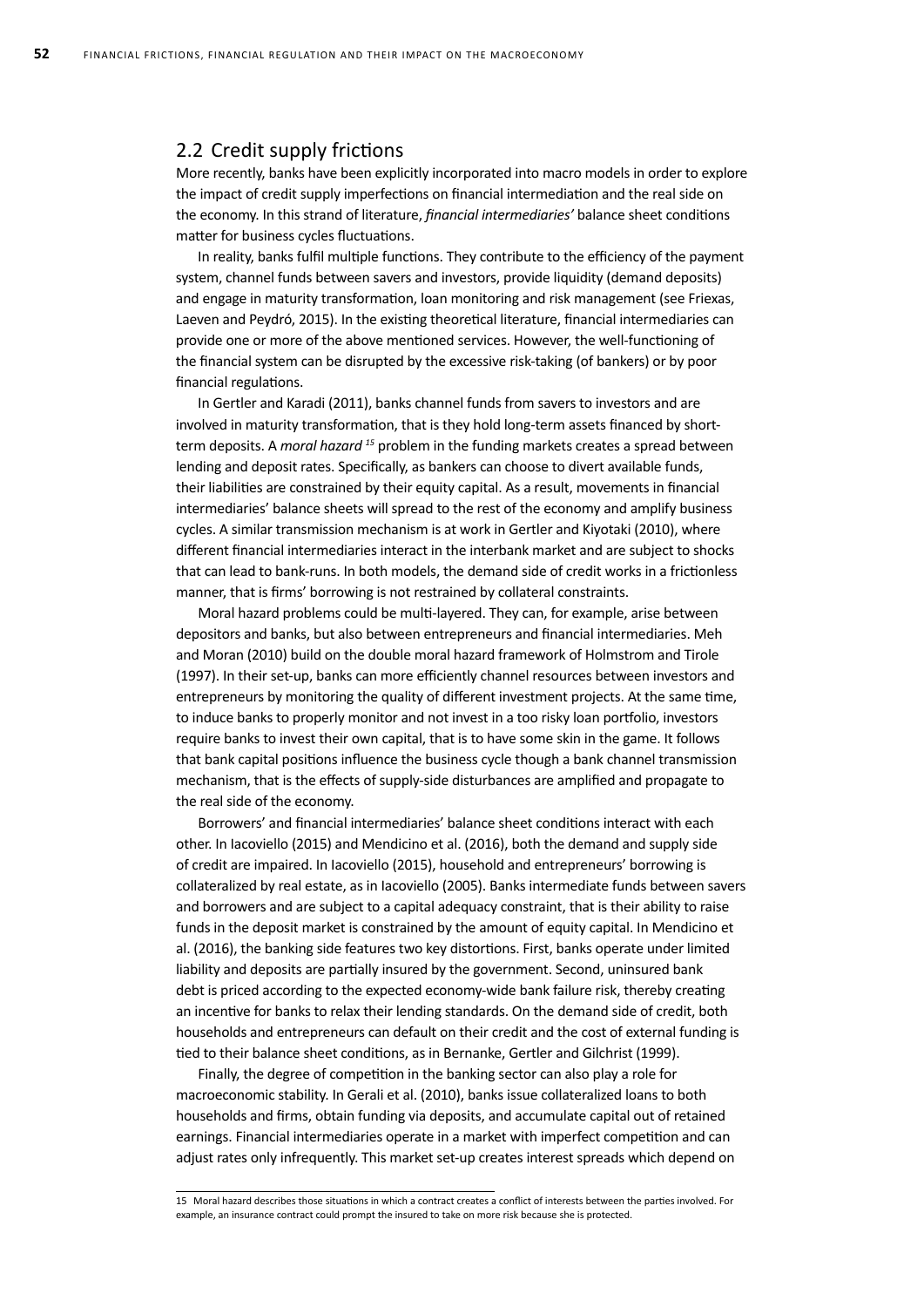the banks' capital-to-assets ratio and the degree of interest rate 'stickiness'. Households', firms' and banks' balance sheet conditions matter for how disturbances propagate in the economy. Similarly, Andres and Arce (2012), develop a framework where investors' credit capacity is tied to the value of their real estate holdings. Lending margins are optimally set by banks in a market with imperfect competition and have a significant effect on aggregate variables. Their findings show that in the long run, stronger banking competition increases output by reallocating the available collateral towards investors. At the same time, competition increases the short-run response of output, credit and housing prices to disturbances.

# 3 Macroprudential tools: a costs and benefits analysis

This section evaluates the economic impact of several macroprudential measures through the lens of different theoretical macroeconomic models.<sup>16</sup> Following the structure of section 2, we start by discussing macroprudential measures that mostly affect credit demand, although some of these measures have implications for credit supply, too. We then end this section by discussing bank capital regulation that directly affects credit supply.

Many of the reviewed papers address the problem of excessive household indebtedness that, along with low capital ratios of banks, increases the overall leverage of the system.<sup>17</sup> As explained in the previous sections, too high leverage can considerably increase macroeconomic volatility, thereby motivating the need for regulations. Table 1 summarizes the main quantitative findings of the discussed papers. Some papers mentioned in this section provide mainly qualitative insights and as such, they are not considered in Table 1.

| Paper                                                | <b>Findings</b>                                                                                                                                                                                                                                                                                                                                                                                        |  |
|------------------------------------------------------|--------------------------------------------------------------------------------------------------------------------------------------------------------------------------------------------------------------------------------------------------------------------------------------------------------------------------------------------------------------------------------------------------------|--|
| LTV regulation                                       |                                                                                                                                                                                                                                                                                                                                                                                                        |  |
| Gelain, Lansing and<br>Mendicino (2013)              | Lowering LTV from 0.7 to 0.5 lowers house price volatility by 4 percent and lowers house-<br>hold debt volatility by 27 percent under rational expectations. Under adaptive expectations,<br>it lowers house price volatility by 2 percent and household debt volatility by 18 percent. The<br>volatility of consumption, output or inflation is not affected.                                         |  |
| Rubio and Carrasco-<br>Gallego (2014)                | Increasing a static LTV ratio up to 0.55 is welfare enhancing for borrowers and savers. Above<br>LTV of 0.55, increasing LTV further decreases the welfare of borrowers and increases the<br>welfare of savers, leading to an overall decrease in welfare.<br>A countercyclical LTV ratio reacting to credit growth increases the total welfare.                                                       |  |
| Mendicino and<br>Punzi (2014)                        | Coupled with an interest rate rule reacting to credit growth, a countercyclical LTV rule reac-<br>ting to house prices almost doubles welfare, decreasing the volatility in the economy.                                                                                                                                                                                                               |  |
| Chen and Columba<br>(2016)                           | Lowering LTV from 85 to 80 percent leads to a short-run reduction in consumption and<br>output. In the long-run, debt-to-income goes down by 10 percent, output by 0.5 percent<br>and house prices by 0.2 percent.<br>Stricter LTV rules improve welfare, but only marginally so below the 60% limit.                                                                                                  |  |
| Finocchiaro,<br>Jonsson, Nilsson<br>and Strid (2016) | A reduction of the loan-to-income ratio by 10 percent in equilibrium requires lowering LTV<br>from 75 to 69.5 percent (by 7.22 percent). On aggregate, housing and goods consumption<br>do not change. GDP goes down by 0.4 percent.                                                                                                                                                                   |  |
| Alpanda and<br>Zubairy (2017)                        | Stricter LTV regulation is an effective tool (second-best) in reducing the household debt-to-<br>GDP ratio at the expense of lower output and aggregate consumption in the short run.<br>Higher levels of LTV induce more volatility and are welfare-detrimental for patient house-<br>holds, while they are preferred by impatient households. The optimal regulatory LTV ratio is<br>at around 0.66. |  |

#### **Table 1. Quantitative findings of discussed papers.**

16 See Guibourg and Lagerwall (2015) for a more general discussion of how macroprudential measures affect the economy. 17 See Emanuelsson, Melander and Molin (2015) for a discussion of risks linked to elevated household indebtedness and Sveriges Riksbank (2015) for a discussion of possible measures to manage financial risks in the household sector.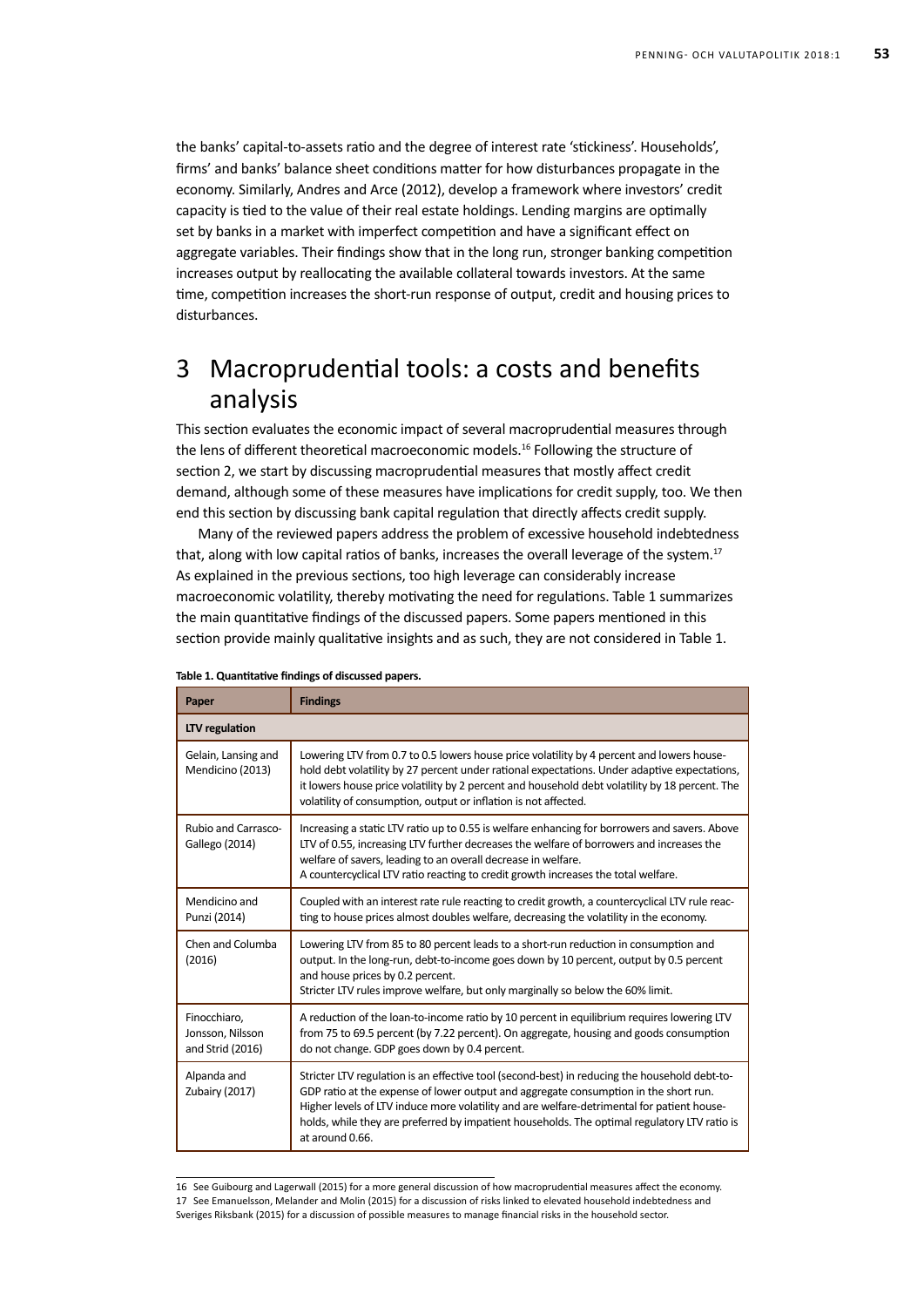| Grodecka (2017)                                      | When borrowers are constrained by the LTV constraint only, lowering LTV by 5 percent from<br>85 percent reduces equilibrium debt to GDP by 8 percent, house prices by 2 percent and<br>output by -0.2 percent. In the short run, the effects are stronger.<br>Taking into account a realistic distribution of borrowers across different constraints in<br>Sweden, where 60 percent of borrowers are constrained by LTV, lowering LTV lowers equi-<br>librium debt to GDP by 3.09 percent, house prices by 3.17 percent and increases output by<br>0.09 percent in the long run.                                                                                                                                      |  |
|------------------------------------------------------|-----------------------------------------------------------------------------------------------------------------------------------------------------------------------------------------------------------------------------------------------------------------------------------------------------------------------------------------------------------------------------------------------------------------------------------------------------------------------------------------------------------------------------------------------------------------------------------------------------------------------------------------------------------------------------------------------------------------------|--|
| LTI/DSTI regulation                                  |                                                                                                                                                                                                                                                                                                                                                                                                                                                                                                                                                                                                                                                                                                                       |  |
| Gelain, Lansing and<br>Mendicino (2013)              | If lenders use an additive borrowing constraint, putting 75 percent of weight on labor<br>income and 25 percent weight on the housing collateral value, the volatility of house prices<br>increases by 3 percent and the volatility of household debt goes down by 44 percent under<br>rational expectations, while it reduces the volatility of house prices by 5 percent and of<br>household debt by 49 percent in the model with hybrid expectations. The volatility of<br>consumption and output remain unchanged.                                                                                                                                                                                                |  |
| Finocchiaro,<br>Jonsson, Nilsson<br>and Strid (2016) | A reduction of the loan-to-income ratio by 10 percent in equilibrium requires lowering LTI<br>from 251 to 226 percent (by 25 percentage points). The aggregate consumption goes down<br>by 0.1 percent and GDP by 0.4.                                                                                                                                                                                                                                                                                                                                                                                                                                                                                                |  |
| Grodecka (2017)                                      | When borrowers are constrained by the DSTI constraint only, lowering DSTI from 25 percent<br>by 5 percent reduces equilibrium debt to GDP by 7 percent and output by -0.4 percent,<br>without a negative effect on house prices. In the short run, negative output and house price<br>effects are reduced compared to a similar LTV experiment.<br>Taking into account a realistic distribution of borrowers across different constraints in<br>Sweden, lowering DSTI lowers equilibrium debt to GDP by 3.09 percent, house prices by<br>0.21 percent and output by 0.07 percent in the long run.                                                                                                                     |  |
| <b>Amortization regulation</b>                       |                                                                                                                                                                                                                                                                                                                                                                                                                                                                                                                                                                                                                                                                                                                       |  |
| Chambers, Garriga<br>and Schlagenhauf<br>(2009b)     | Mortgage products with flexible amortization schemes can increase homeownership up to<br>6 p.p., mostly among young and poor people. Their availability also increases average house<br>size and residential investment.                                                                                                                                                                                                                                                                                                                                                                                                                                                                                              |  |
| Forlati and<br>Lambertini (2012)                     | In a model with two-period mortgage loans, low early amortization leads to higher<br>leverage, output and housing prices in equilibrium. The dynamic responses to shocks are<br>amplified in that case.                                                                                                                                                                                                                                                                                                                                                                                                                                                                                                               |  |
| Chen and Columba<br>(2016)                           | Increasing the amortization pace from 50 to 45 years lowers output in the short and in<br>the long run. Long-run output is lowered by 0.4 percent, house prices by 0.5 percent and<br>debt-to-income ratio by around 10 percent.<br>Welfare impact of stricter amortization regulation is non-linear.                                                                                                                                                                                                                                                                                                                                                                                                                 |  |
| Finocchiaro,<br>Jonsson, Nilsson<br>and Strid (2016) | A reduction of the loan-to-income ratio by 10 percent in equilibrium requires accelerating<br>the amortization from 50 years to 44.9 years. The aggregate consumption does not change<br>and GDP goes down by 0.3.                                                                                                                                                                                                                                                                                                                                                                                                                                                                                                    |  |
| Svensson (2016)                                      | In a model in which unconstrained borrowers follow their optimal future mortgage path,<br>imposing a 2 percent amortization requirement over a 10 year horizon leads to an increase<br>in initial and average debt from 7.6 to 20 percent, depending on the interest rate spread<br>between the savings and mortgage rate and the refinancing possibilities of borrowers.                                                                                                                                                                                                                                                                                                                                             |  |
| Hull (2017)                                          | Stricter amortization rules have little impact on reducing debt-to-income ratios because<br>optimizing households refinance to remain on their preferred optimization path.                                                                                                                                                                                                                                                                                                                                                                                                                                                                                                                                           |  |
| Grodecka (2017)                                      | Taking into account a realistic distribution of borrowers across different constraints in<br>Sweden, increasing the amortization pace by 5 percent lowers debt to GDP by 4.2 percent,<br>output by 0.09 percent and increases house prices by 0.13 percent. In the short run, house<br>prices may fall under stricter amortization rules.                                                                                                                                                                                                                                                                                                                                                                             |  |
| Tax deductibility of mortgage interest rates         |                                                                                                                                                                                                                                                                                                                                                                                                                                                                                                                                                                                                                                                                                                                       |  |
| Gervais (2002)                                       | Abolishing interest rate tax deductions or introducing taxation of imputed rents for home<br>owners is welfare enhancing for all income quintiles.<br>The abolition of tax deductibility of mortgage interest payments leads to a home ownership<br>rate that is 4.2 percentage points lower, lower income taxes (by 2.2 percent under the<br>assumption of constant government revenues) and almost unchanged output.<br>If imputed rents were taxed at the same level as business capital income, the home<br>ownership rate would be lower by 4.2 percentage points, housing capital would decline by<br>8.56 percent and business capital would rise by 6.64 percent. Income tax rate decreases by<br>14 percent. |  |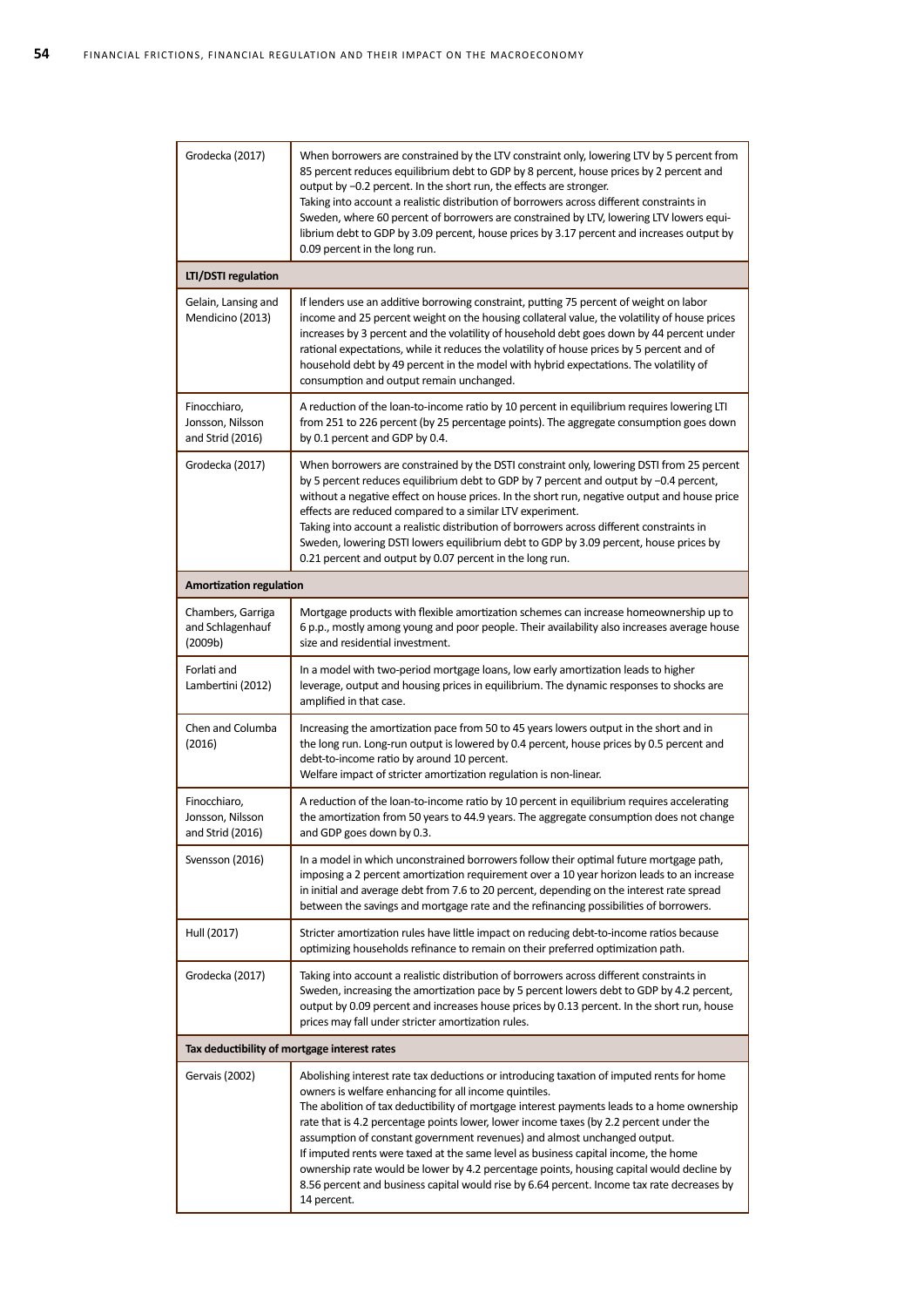| Chambers, Garriga<br>and Schlagenhauf<br>(2009a)     | Abolishing interest rate tax deductibility increases the home ownership rate by 0.7 p.p.,<br>leads to a reduction in income taxes (under a constant government revenue) and increases<br>welfare by 1 percent.<br>When imputed rents from owning are equalized with taxes on income from rental units,<br>resources are redistributed from housing to business capital. Average and marginal tax rates<br>are reduced, increasing the income and homeownership rate (by 3 p.p.). Welfare increases<br>by $3.3-3.7$ percent.                                                                                                                                                                                                                                                                   |  |
|------------------------------------------------------|-----------------------------------------------------------------------------------------------------------------------------------------------------------------------------------------------------------------------------------------------------------------------------------------------------------------------------------------------------------------------------------------------------------------------------------------------------------------------------------------------------------------------------------------------------------------------------------------------------------------------------------------------------------------------------------------------------------------------------------------------------------------------------------------------|--|
| Cho and Francis<br>(2011)                            | Removing mortgage interest deductibility decreases home ownership by 0.07 p.p. and<br>increases welfare by 0.16 percent.<br>Applying the income tax rate to usually untaxed imputed rents, leads to a fall in home<br>ownership by 34.73 p.p. and welfare increases of almost 10 percent.<br>Tax incentives have little impact on wealth inequality.                                                                                                                                                                                                                                                                                                                                                                                                                                          |  |
| Floetotto, Kirker<br>and Stroebel (2016)             | Abolishing interest rate tax deductions lowers house prices by up to 3 percent in the short<br>run and by 1 percent in the long run. Home ownership rate drops by 14.76 p.p. (from 72.27<br>percent), and 17.8 percent of agents are worse off in the new steady state.<br>Taxing imputed rents leads to a drop in home ownership rate by 32.29 percentage points,<br>a short-run decrease in housing prices by 11 percent and a 4 percent decrease in the long<br>run. 52.4 percent of agents are worse-off in the new steady state.<br>Transition welfare costs are higher than steady state welfare costs.                                                                                                                                                                                 |  |
| Chen and Columba<br>(2016)                           | Lowering tax deductibility of mortgage rates decreases welfare.<br>Lowering tax deductibility from 30 to 35 percent decreases the debt-to-income ratio in the<br>long run by 2.2 percent. If additional government revenue is redistributed to households,<br>the policy change can have no effect on output.                                                                                                                                                                                                                                                                                                                                                                                                                                                                                 |  |
| Finocchiaro,<br>Jonsson, Nilsson<br>and Strid (2016) | All the experiments refer to a policy change lowering debt-to-income by 10 percent.<br>If government transfers the additional revenue to borrowers and savers in proportion of<br>their salary, tax deductibility has to be lowered from 30 percent to 2.8 percent, leading to<br>an increase of goods consumption by 0.2 percent and a GDP lower by 0.3 percent.<br>If the government transfers additional revenues only to borrowers, tax relief has to be<br>lowered to -6 percent. Aggregate consumption goes down by 0.1 percent and GDP by 0.6<br>percent.<br>The additional revenue can be used to boost public consumption. In that case, the govern-<br>ment has to lower the tax deductibility to 6.2 percent. Aggregate consumption goes down<br>but GDP increases by 0.3 percent. |  |
| Alpanda and<br>Zubairy (2016)                        | A reduction of interest rate deductibility from 100 to 70 percent lowers the steady state<br>output by 0.22 percent and borrowers' welfare by 0.59 percent, while savers gain 0.22<br>percent of welfare and renters 0.33 percent.<br>Introducing a tax on imputed rent of 7.7 percent leads to a fall in the steady state of output<br>by 0.26 percent, welfare losses for savers (-0.17 percent) and borrowers (-0.3 percent) and<br>welfare gains for renters (+0.33 percent).                                                                                                                                                                                                                                                                                                             |  |
| Alpanda and<br>Zubairy (2017)                        | Abolishing tax deductibility of mortgage interest rates is welfare enhancing.<br>Lowering the tax deductibility of mortgage rates is the most effective measure in terms of<br>the reduction of household indebtedness per unit of lost output.                                                                                                                                                                                                                                                                                                                                                                                                                                                                                                                                               |  |
| Sommer and<br>Sullivan (2017)                        | Eliminating interest rate deductibility increases homeownership from 65 to 70 percent and<br>lowers house prices by 4.2 percent. Mortgage debt goes down by 31 percent. Welfare is<br>higher by 0.757 percent.<br>In the transition to the new steady state, 58.4 percent of agents are better-off without<br>mortgage tax deductions.                                                                                                                                                                                                                                                                                                                                                                                                                                                        |  |
| Capital regulation                                   |                                                                                                                                                                                                                                                                                                                                                                                                                                                                                                                                                                                                                                                                                                                                                                                               |  |
| Gertler, Kiyotak and<br>Queralto (2012)              | Introducing a subsidy (0.0061) per unit of outside equity financed with a tax on total assets,<br>which together has a flavor of countercyclical capital requirement for outside equity, leads<br>to increase in welfare by 0.285 percent.                                                                                                                                                                                                                                                                                                                                                                                                                                                                                                                                                    |  |
| Angeloni and Faia<br>(2013)                          | Regulatory capital ratios lower bank risk, defined as bank run probability.<br>Mildly countercyclical capital ratios dampen the business cycle.                                                                                                                                                                                                                                                                                                                                                                                                                                                                                                                                                                                                                                               |  |
| Corbae and<br>D'Erasmo (2014)                        | Increasing the risk-weighted capital requirement from 4 to 6 percent leads to an increase in<br>interest rates by 50 basis points, and 9 percent decline in lending and intermediated output.<br>Deposit insurance decreases by 59 percent due to a decrease in bank exits.                                                                                                                                                                                                                                                                                                                                                                                                                                                                                                                   |  |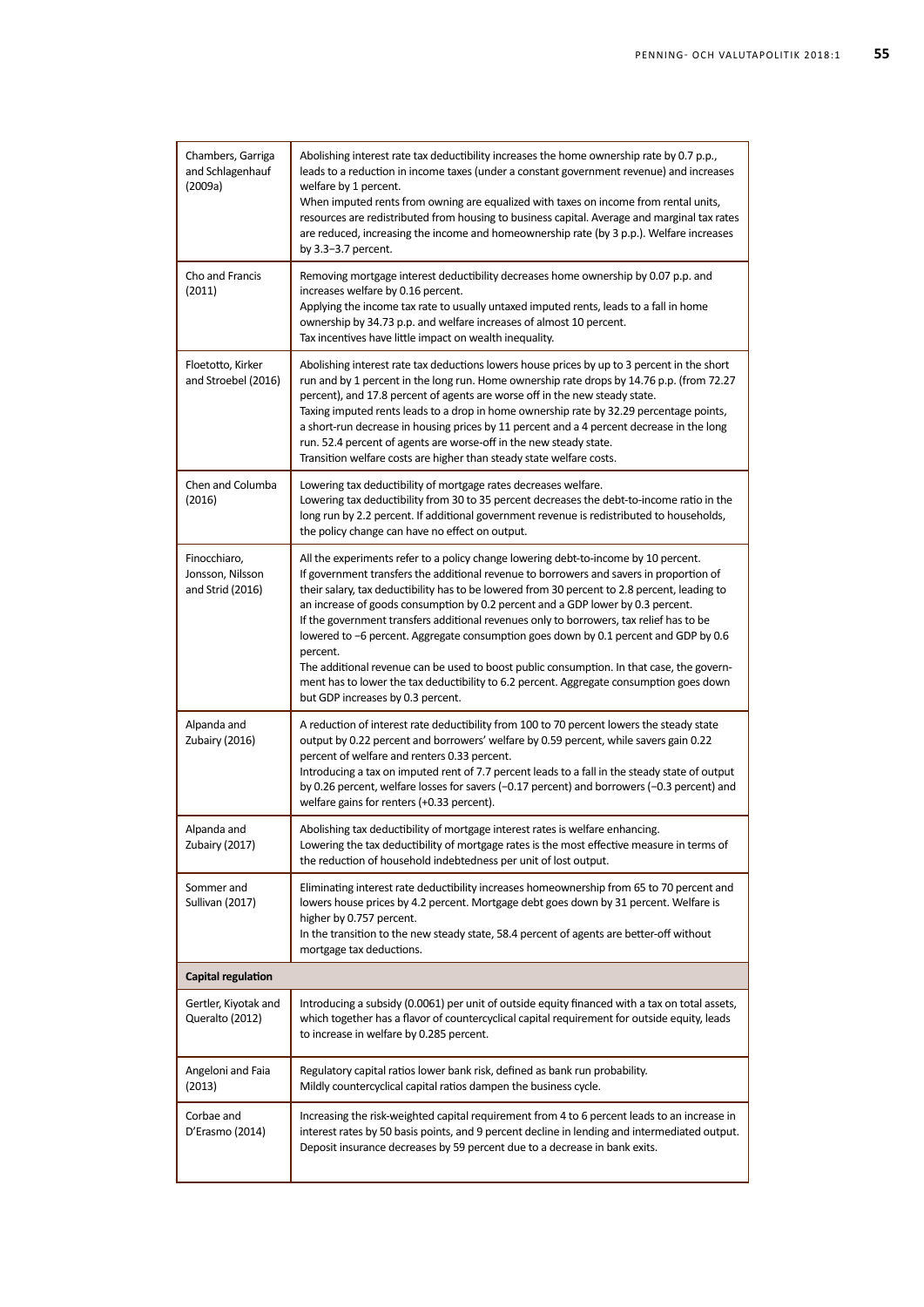| <b>Covas and Driscoll</b><br>(2014) | Introducing a liquidity requirement lowers equilibrium loan supply by 3 percent, while<br>increasing bank holdings of safe securities by 6 percent. Output declines by 0.3 percent and<br>consumption by 0.1.<br>When risk-based capital requirements are increased from 6 to 12 percent, bank securities<br>holdings increase by 9 percent. Loan supply decreases by 1 percent, output and consump-<br>tion by 0.1 percent.                                                                  |
|-------------------------------------|-----------------------------------------------------------------------------------------------------------------------------------------------------------------------------------------------------------------------------------------------------------------------------------------------------------------------------------------------------------------------------------------------------------------------------------------------------------------------------------------------|
| Clerc et al. (2015)                 | There is an optimal risk-based capital ratio: 10.5 percent for business loans and 5.25 per-<br>cent for mortgages.<br>High bank leverage amplifies the business cycles.<br>The effect of countercyclical capital ratios is ambiguous: may amplify or dampen the busi-<br>ness cycle, depending on the level of capital ratio.                                                                                                                                                                 |
| Chen and Columba<br>(2016)          | Increasing risk weights on households' mortgages from 25% to 30% lowers household debt<br>in the short run by 0.5 percent and aggregate consumption by 0.05. In the long-run, the<br>debt level is almost unchanged. In the steady state, the DTI ratio increases by 0.5 percent,<br>aggregate consumption falls by 2 percent and output by 2.4 percent.<br>Increasing risk weights on mortgages is welfare improving, with diminishing marginal effect<br>above a risk weight of 40 percent. |
| Begenau (2016)                      | There is an optimal risk-based capital ratio: 14 percent for U.S. calibration.<br>Higher risk ratios may lead to more, not less lending, due to households' demand for liquid<br>banks' assets and its impact on bank funding costs.<br>Lower bank leverage reduces output volatility.                                                                                                                                                                                                        |
| Begenau and<br>Landvoigt (2017)     | There is an optimal capital ratio: 15%.<br>Increase in capital requirements leads to a rise in the shadow banking.<br>The aggregate banking system becomes safer under higher values of capital ratios.                                                                                                                                                                                                                                                                                       |
| Boissay and Collard<br>(2016)       | The need for regulation arises due to an agency problem on the market of interbank loans.<br>Introducing capital and liquidity requirements is welfare enhancing.<br>The optimal policy mix for U.S. calibration entails a leverage ratio of 17.35%, a liquidity ratio<br>of 12.5% and a risk-weighted capital requirement of 19.83%.                                                                                                                                                         |
| Davydiuk (2017)                     | Optimal Ramsey policy requires a cyclical capital ratio, mostly in the range of 4 to 6 percent.<br>It can raise above 6 percent in periods of abnormal economic growth.                                                                                                                                                                                                                                                                                                                       |

### 3.1 Loan-to-value regulation

Loan-to-value (LTV) regulation is a very popular macroprudential tool, widely applied in advanced and emerging economies (see Akinci and Olmstead-Rumsey, 2018). The majority of theoretical macroeconomic studies evaluating the effectiveness of loan-to-value regulation focus on the time-dimension of systemic risk and operate in an environment with limited heterogeneity. In this class of models, agents are usually classified in two representative groups: borrowers or savers, and, as such, the cross-sectional aspects of borrowing limits are often left out from the analysis. Moreover, the existing studies mostly concentrate on LTV regulation in the context of mortgage borrowing. From a microprudential perspective, LTV constraints typically stem from moral hazard problems between borrowers and lenders and are designed to secure the lenders' payoff in the case of the borrowers' default. At the same time, an LTV constraint links debt to asset prices and creates collateral externalities thereby impacting on systemic risk, something that can be addressed by macroprudential interventions.

LTV regulation can address externalities arising both on the supply side and on the demand side of credit. From the perspective of lenders, LTV limits impose quantity restrictions on their asset allocation. This mitigates externalities connected to *strategic interactions* that could induce banks to reduce their lending standards and take large risk exposures. From the perspective of borrowers, LTV constraints address two main externalities: a *demand externality* and *pecuniary externalities*. Households taking on debt do not take into account how their behavior impacts wealth distribution in the economy, the development of housing prices, general debt level, and more broadly, output. Once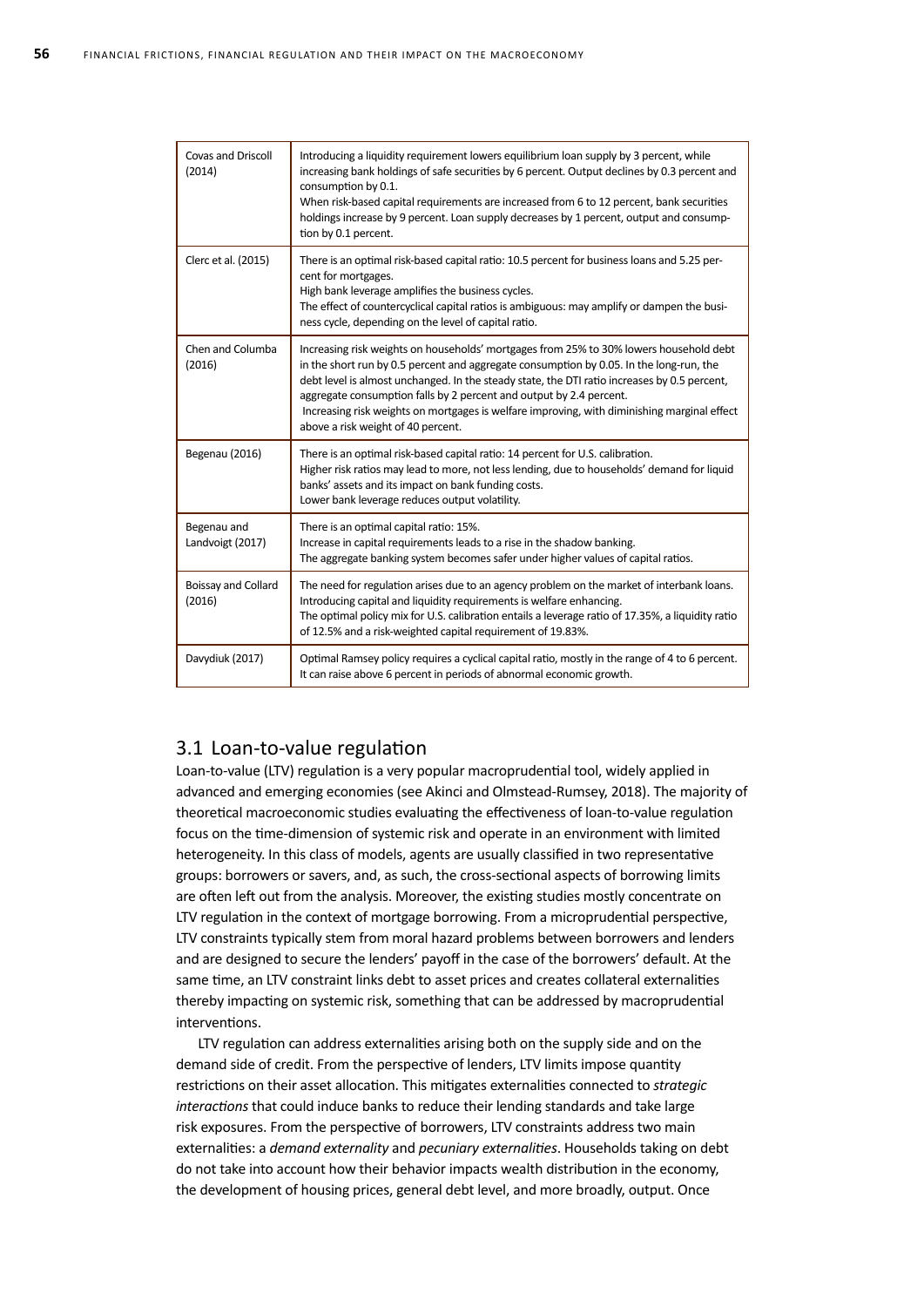a negative shock hits the economy, foreclosures tend to lead to further house price falls, generating negative feedback loops (see Frame, 2010).

Aside from the collateral function, LTV regulation can be seen as protection of homeowners financing their houses with mortgages, given that it ensures a minimum equity stake in the home. This stake acts as a cushion against negative home equity. As Mian and Sufi (2014) explain, homeowners have a junior claim on home and take the first losses when house prices start to decline, which erodes their equity. Moreover, a house price collapse may lead to debt overhang of homeowners who start to reduce their consumption to maintain the debt service, which creates a big negative demand effect on the economy since their marginal propensity to consume is usually higher than for the rest of the population. As such, imposing LTV requirements, aside from securing lenders' payoff in the case of borrowers' default, protects borrowers as well, and, correcting for the demand externality, has far-reaching macroeconomic implications, beyond the distribution of losses between the lenders and borrowers. High LTV, meaning low borrowers' equity in the house, may also lower borrowers' incentives to honor their debt obligations, that is it may increase the probability of default when house prices start to fall, which will in turn negatively affect banks. Thus by lowering the leverage of the economy, LTV limits stabilize business fluctuations. However, too strict LTV requirements may be also negative for the output<sup>18</sup> or even welfare-detrimental, as discussed in this section.

Most of the existing theoretical literature tackling this issue builds on Iacoviello (2005). Since stricter LTV limits reduce borrowers' leverage, a common finding in this strand of literature is that stricter LTV regulation is effective in reducing macroeconomic volatility (Gelain, Lansing and Mendicino, 2013; Rubio and Carrasco-Gallego, 2014 and Mendicino and Punzi, 2014) and household indebtedness (Chen and Columba, 2016, Finocchiaro et al., 2016, Alpanda and Zubairy, 2017 and Grodecka, 2017). These benefits come at the cost of lower output, aggregate consumption and, in some cases, borrowers' welfare (see Table 1 for the estimates).

LTV requirements can be explicitly designed to address the procyclicality of credit flows issue. Rubio and Carrasco-Gallego (2014) examine welfare implications of different static LTV levels, along with the effects of introducing a macroprudential Taylor-type rule that reacts to credit growth. They find that a countercyclical LTV rule that responds to changes in credit is welfare-enhancing. In a similar setup, Mendicino and Punzi (2014) study welfare implications of countercyclical LTV rules in a two-country model where monetary policy may respond to household indebtedness or house prices. The LTV policy maximizing social welfare depends on the assumed behavior of monetary policymakers. Largest welfare gains compared to static policies are obtained when LTV reacts countercyclically to house prices, while interest rate reacts to credit growth.

#### 3.2 Loan-to-income/Debt-service-to-income regulation

Loan-to-income (LTI) and debt-service-to-income (DSTI) regulations impose a limit on borrowing or debt service in relation to disposable income, thereby directly targeting risky borrowers who might also raise macropudential concerns in the presence of *pecuniary* and demand externalities.<sup>19</sup> On the side of the lender, similarly to LTV regulation, these limits address the *strategic interaction externality*, preventing lenders from lowering their credit standards. Notably, DSTI limits, by directly linking interest rate expenses to debt, enhance the transmission mechanism from interest rates into credit growth, house prices and aggregate demand. LTI and DSTI limits can coexist and they complement both LTV caps and capital

<sup>18</sup> Here and in what follows, we refer to 'output costs' in terms of GDP levels; the papers reviewed in this article are silent on the potential effects of different policies on growth rates.

<sup>19</sup> See Alfelt, Lagerwall and Ölcer (2015) for the analysis of LTI as a policy measure, with the focus on Sweden.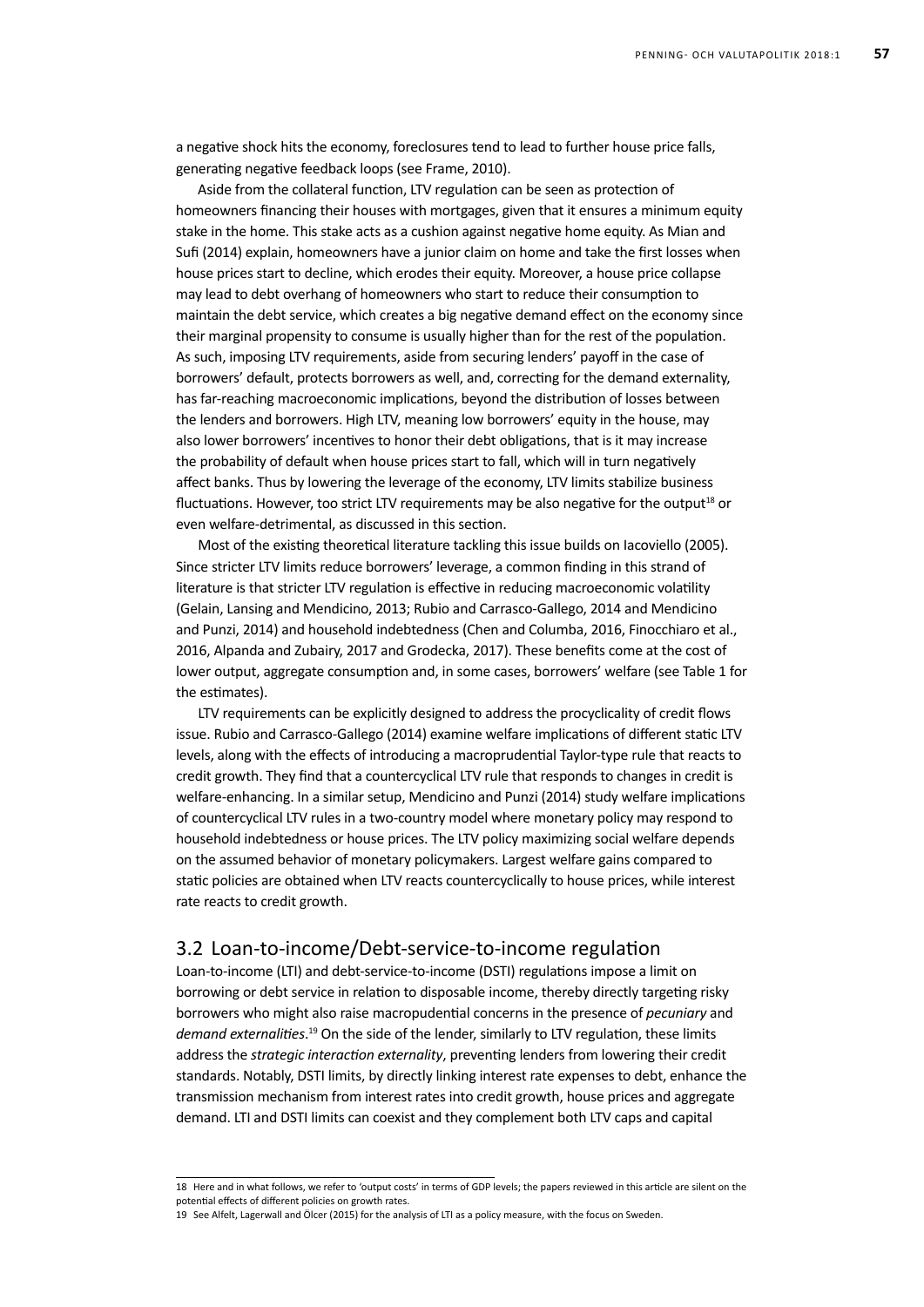adequacy requirements. Some of the reviewed papers specifically address the interactions between different regulations (see Greenwald, 2016 and Grodecka, 2017).

Lowering LTI and DSTI limits reduces household indebtedness (Finocchiaro, et al. 2016, Grodecka, 2017) and lowers the volatility of house prices and credit in the economy (Gelain, Lansing and Mendicino, 2013). This may however come at the cost of lower GDP.

While the literature considering LTV requirements for borrowing households is fairly extensive, theoretical models incorporating LTI or DSTI constraints are much rarer, despite their important role in the lending process in many countries (see Akinci and Olmstead-Rumsey, 2018). Some of the macroeconomic papers consider constraints applied to borrowers in separate models, without studying their coexistence and interaction. An example is Finocchiaro et al. (2016) who study the effects of macroprudential policies separately in a model where borrowers are subject to LTI constraints and in a model where borrowers are subject to LTV constraints. They find that stricter LTI limits are effective in lowering debt to GDP at the cost of lower output and consumption.

More research is needed on the interaction of different borrowing constraints that are applied to borrowers by lenders.<sup>20</sup> An early example of considering LTV and LTI limits in one general equilibrium model is the paper by Gelain, Lansing and Mendicino (2013) who study the impact of borrowing constraints on the volatility observed in the economy.<sup>21</sup> In one of their experiments, they augment their typical LTV borrowing constraint with a loan-to-income part, concluding that such a rule is effective in decreasing the volatility of debt in the economy. Two recent papers more explicitly account for the coexistence of different borrowing constraints (Greenwald, 2016, Grodecka, 2017), augmenting a typical Iacoviello (2005) style collateral constraint with a payment-to-income/debt-service-toincome constraint.<sup>22</sup> They conclude that the effectiveness of loan-to-value regulation as a macroprudential tool in such a framework is lowered, because not all borrowers in the economy are always bound by this constraint. DSTI limits seem to have a bigger impact on the economy in this setup.

#### 3.3 Amortization regulation

Amortization rules specify the repayment of debt principal in the case of a long-term debt contract. As such, they directly affect the speed of deleveraging. The amortization pace impacts the evolution of the loan-to-value of a given contract, and hence, it can handle situations where households overborrow in the presence of, for example, *pecuniary* or *demand externalities* or behavioral factors. Amortization regulation can also introduce limitations for lending, influencing banks' assets and their composition, correcting therefore for externalities arising due to *strategic interactions*.

Traditional mortgage amortization schemes require a gradual repayment of the principle over time and these annuity mortgages are the most common form of amortization arrangements worldwide (for an international comparison of mortgage terms see the report by Lea, 2010). However, some countries allow for more flexible schemes under which amortization payments vary over time and may be frontloaded or backloaded. In the U.S., before the crisis of 2007–2008, some loan contracts even allowed negative amortization; in such contracts, the monthly debt service did not cover interest payments, causing the

<sup>20</sup> Models in the overlapping-generations framework often take into account a coexistence of two borrowing limits. However, their interaction is rarely a focus of the analysis. Moreover, some of them operate in a partial equilibrium context, excluding the analysis of general equilibrium effects.

<sup>21</sup> The additive borrowing constraint in Gelain, Lansing and Mendicino (2013), putting 75 percent of weight on labour income and 25 percent weight on the housing collateral value, turns out to have no impact on the volatility of consumption or output. The decrease in the volatility of household debt is driven by the fact that including the income in the borrowing constraint induces countercyclicality of the loan-to-value ratio and stabilizes the debt.

<sup>22</sup> While Greenwald (2016) focuses on a constraint-switching effect due to which borrowers switch between being bound by a DSTI or LTV constraint, Grodecka (2017) studies the interaction of two constraints in a model with occasionally binding constraints, including situations when borrowers are constrained by both LTV and DSTI regulation at the same time, or by neither of them.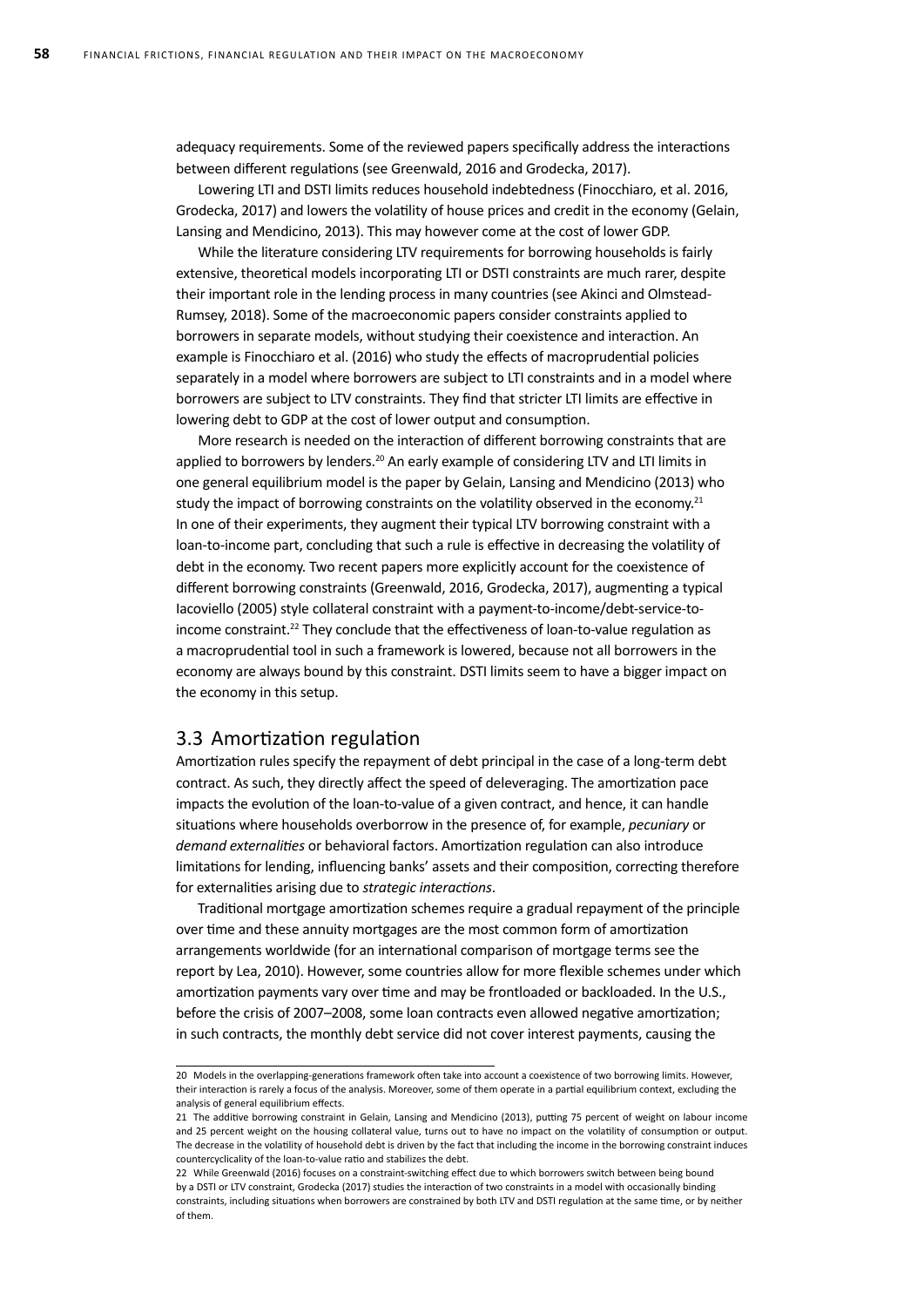principal to increase. In Sweden, but also for example Denmark, U.K. or Australia, interestonly mortgage contracts have also been/are popular, in which, for a certain period, only the interest on loans is paid. These amortization schemes, in practice, backload the principal payment, which means that borrowers' home equity is not increasing over time. This may reduce the incentives of the borrower to honor his debt obligation, as discussed in the LTV section. Chambers, Garriga and Schlagenhauf (2009b) show that flexible amortization schemes enable better matching of the life-cycle profiles of borrowers, potentially increasing the pool of borrowers and thus homeownership, mostly among young and poor people.<sup>23</sup>

While LTV rules mostly apply at the origination of the loan, traditional amortization schemes ensure that, over the duration of the loan contract, the LTV of existing homeowners goes down. Thus, similarly to stricter LTV or LTI ratios, stricter amortization rules reduce the leverage of the system and, accordingly, business cycle fluctuations (Forlati and Lambertini, 2012; Chen and Columba, 2016, Finocchiaro et al., 2016 and Grodecka, 2017). At the same time, they may not coincide with some borrowers' optimal repayment path, which can induce the borrowers to try to circumvent the forced amortization (Svensson, 2016 and Hull, 2017).<sup>24</sup> The cost of stricter amortization rules may also include lower output (Chen and Columba, 2016; Finocchiaro et al., 2016 and Grodecka, 2017). Besides their influence on the average LTV in the economy, amortization rules also have a direct impact on the bindingness of DSTI constraints, as stricter amortization rules increase the periodical debt service, which may be to a disadvantage for certain types of households.

#### 3.4 Housing-related tax policy measures

Housing-related tax policy measures usually aim at promoting homeownership. However, as a by-product, through the preferential tax treatment of home owners, they also incentivize household leverage and hence interact with other macroprudential tools that aim at addressing overborrowing. Among all the measures considered in this article, the conclusions of research on tax-related measures are the most disparate. Existing studies usually focus on the impact of these policies on home ownership rates and welfare. In what follows, we focus on the research that tackles the issue of mortgage interest rate tax deductibility and the taxation of imputed rents. In most countries, there is no tax deduction on mortgage interest payments and imputed rents are not taxed (see OECD, 2017 and Andrews, Caldera and Johansson, 2011). However, mortgage interest tax deductions are relatively more popular than taxing imputed rents and some countries allow for the full deduction of interest payments from taxable income.

How would the abolition of interest rate deductibility impact on home ownership and welfare? According to Gervais (2002), Cho and Francis (2011) and Floetotto, Kirker and Stroebel (2016), operating in an overlapping generations framework (OLG), $^{25}$  such a policy would reduce the homeownership rate, but increase welfare in the economy. Tax deductions lower the revenue of the government which could be spent on lowering for example labor taxes in the economy. Thus, it is not obvious which effects the abolition of tax deductions would have. Infinite horizon models mostly focus on the cost side of stricter tax policies: Chen and Columba (2016) and Finocchiaro et al. (2016) show that the steady state impact of abolishing interest rate deductions depends on how the government decides to spend the additional tax revenue. Chen and Columba (2016) conclude that lowering mortgage interest

<sup>23</sup> However, this flexibility does not have obvious implications for the volatility of borrowers' consumption, whose effect depends on the level of inflation in economy.

<sup>24</sup> Svensson (2016) shows that unconstrained households can react to an amortization requirement by increasing, not decreasing their debt: they will initially borrow more than planned, invest the superfluous amount in a savings account and use the withdrawals from this account to satisfy the regulation. On a related note, Hull (2017) shows that introducing stricter amortization requirements in a setup where borrowers have access to consumer loans lowers the aggregate debt-to-income ratio only slightly. This is due to the fact that, even if an amortization path is suggested by the regulation, people can still refinance and use the obtained funds to nullify previous periods' amortization in order to follow their optimal amortization path.

<sup>25</sup> In overlapping generation models, agents in different phases of their life, that is young and old, interact with each other.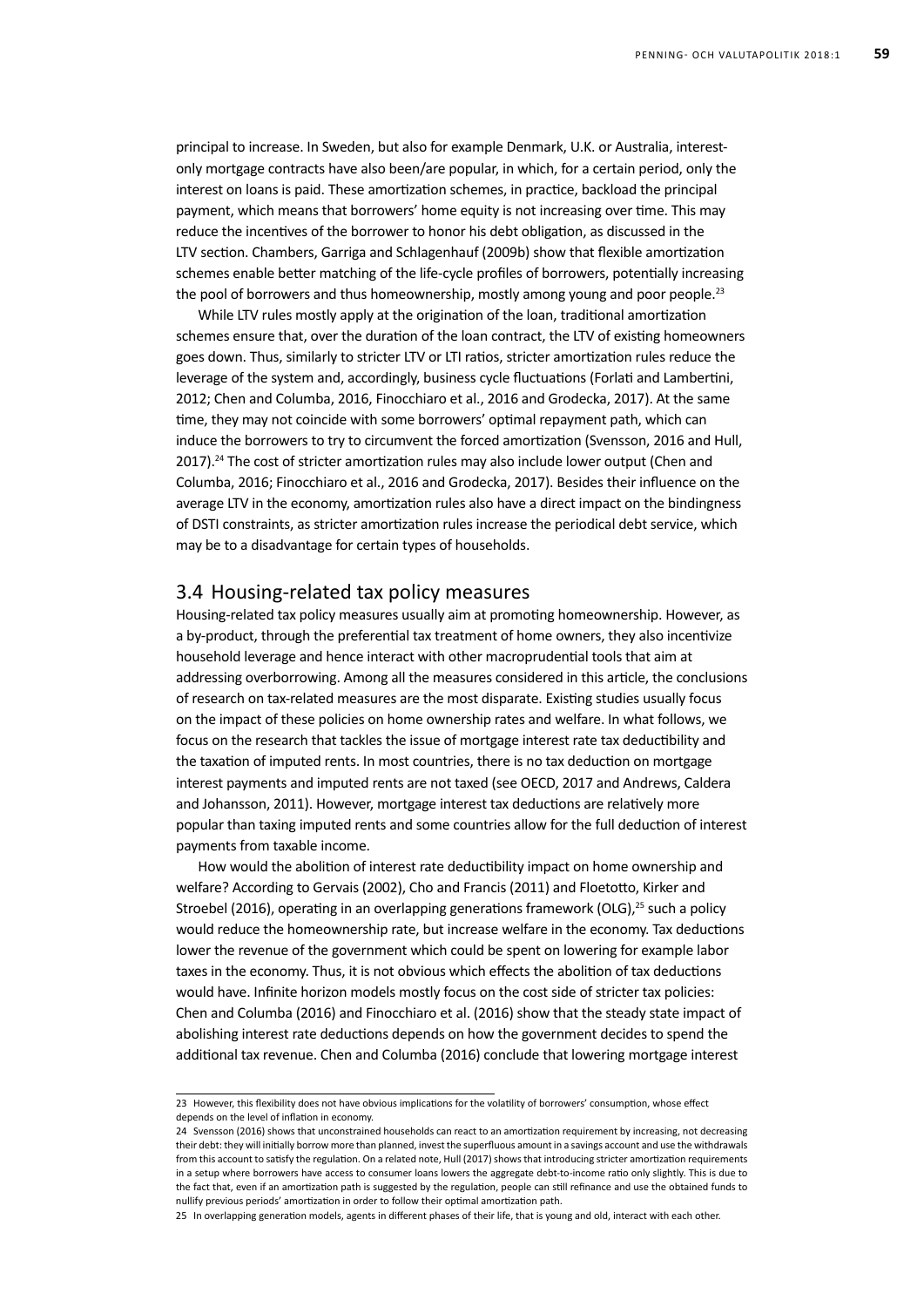rate tax deductibility reduces welfare, Alpanda and Zubairy (2016) and Alpanda and Zubairy (2017) confirm this conclusion, but only for the borrowers in the economy. Another set of studies, finds opposite effects of house-related tax incentives on the home ownership rate in OLG set-ups. Chambers (2009a) find that eliminating the interest rate tax deduction leads to a small, but positive effect on the home ownership rate.<sup>26</sup> The welfare effects from abolishing tax deductibility in Chambers, Garriga and Schlagenhauf (2009a) are positive. Sommer and Sullivan (2017) second these results.

The impact of introducing taxation on imputed rents<sup>27</sup> is mostly qualitatively similar to the effects of lower interest tax deductibility. Gervais (2002), and Cho and Francis (2011) conclude that introducing taxation of imputed rents has stronger negative effects on home ownership rates than abolishing interest rate tax deductibility. Floetotto, Kirker and Stroebel (2016) confirm the results for home ownership, but in contrast to the other studies, find that introducing a tax on imputed rents turns out to be welfare detrimental. Chambers, Garriga and Schlagenhauf (2009a) conclude that introducing imputed rents taxation can increase the home ownership rate and is welfare improving. Alpanda and Zubairy (2016) show that it is mostly renters that benefit from taxing imputed rents, while homeowners suffer from this policy.

Apart from home ownership and welfare, housing-related taxation also influences business decisions of firms. If home ownership is promoted, more resources are allocated to the construction sector. Gervais (2002) and Chambers, Garriga and Schlagenhauf (2009a) find that when these tax incentives are lowered, resources are redistributed from housing to business capital.

Through their impact on household leverage, housing-related taxes can also impact the debt level in the economy. Lower levels of interest rate tax deductibility are effective in reducing household debt (Chen and Columba, 2016, Finocchiaro, et al., 2016, Alpanda and Zubairy, 2017). Lower household leverage may come at a cost of lower output in the economy, but this mostly depends on how the government spends the additional revenue, as discussed in the earlier part of this subsection.

To sum-up, the conclusions from the literature on housing-related tax policy measures vary greatly and depend to a large extent on the assumptions regarding households' heterogeneity, OLG versus representative agents' frameworks, and different aspects of the rental market.

#### 3.5 Capital regulation

Capital regulation directly affects the supply of credit in the economy and it is widely used worldwide (see Kara, 2016). Most of the macroeconomic models studying capital regulation focus on the time-dimension of systemic risk and the procyclicality of bank lending. Banks are highly leveraged, hence both changes on the asset side of their balance sheets (loan defaults, falling prices of collateral) and on the liability side (rollover problems, bank runs by depositors) can easily lead to a disruption in bank activities and bank distress or even bankruptcies. The procyclicality of financial flows is heightened in the presence of externalities defined in section 2. When banks have correlated portfolios (due to *strategic interactions*), they will likely want to liquidate their portfolios at the same time, creating the fire sales problem and downward pricing spirals (*pecuniary externalities*). Due to the *interconnectedness* of banks, problems in one institution can spread to others, amplifying the initial crisis. In this case, microprudential regulation complements macroprudential

<sup>26</sup> This is due to the fact that declining demand for mortgages and owner-occupied housing after the abolition results in an increase of the demand for rental units, which raises their price. Moreover, under the assumption of constant government revenue, income taxes in the model will be lowered, which all together has a slight positive impact on the home ownership rate. 27 Imputed rent refers to the implied income that a homeowner makes because he does not have to pay rent to a landlord compared to a renter that has to pay rental costs. In some countries, the imputed rent, as a rent that the homeowner pays to himself, is taxed.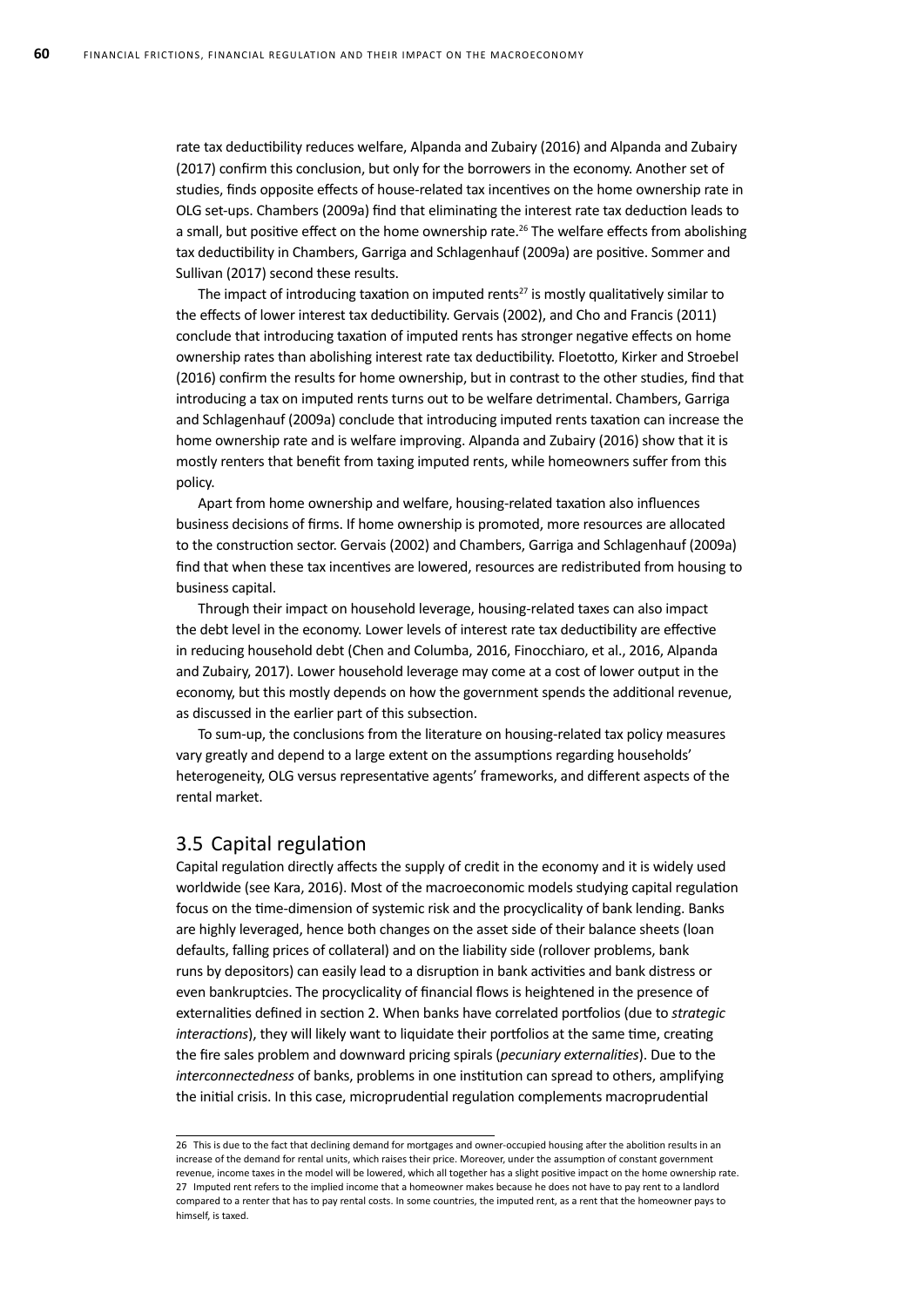regulation and helps to mitigate systemic risk (see Freixas, Laeven and Peydró, 2015). If each individual banking institution is less leveraged due to individually imposed capital requirements, it is likely that less macroprudential regulation will be needed.

Capital requirements, often considered from today's perspective as macroprudential tools, were first designed for microprudential purposes, since they ensure that bank shareholders put 'skin in the game', lowering the incentives for risk taking on the side of the bankers and increasing public confidence in the banking business. This helps to obtain funds that can be channeled to the productive sector in the economy, which in turn fosters growth (Meh and Moran, 2010). In an event of bank distress, bank capital acts as a buffer and prevents problems in one financial institution from spreading to the rest of the system. In the absence of capital regulation, bank leverage can be above the socially optimal level due to existing frictions, such as preferential tax treatment of debt, deposit insurance or the corporate structure of banks that implies limited liability of shareholders, which all lead to a high leverage of the banking sector. An appropriate capital regulation has to find a compromise between its benefits, that is reducing banks' failure risk, lowering the costs of recessions by mitigating capital crunch and fostering optimal allocation of credit, and its costs, that is curbing economic activity.<sup>28</sup>

Which are the channels through which capital regulation can contribute to financial stability and what are the costs? The existing macroeconomic literature provides many insights into this. Capital requirements can improve banks' solvency prospects, making bank runs and liquidity problems less likely. High leverage and maturity mismatch lie at the heart of the modern banking business, which makes banks vulnerable to rollover risk.<sup>29</sup> The greater the leverage of the bank, the greater this risk (Angeloni and Faia, 2013). Thus, capital regulation can reduce the probability of a bank run (Angeloni and Faia, 2013 and Gertler and Kiyotaki, 2015).<sup>30</sup> However, this increase in financial stability comes at a cost, that is capital requirements can lower bank intermediation, and thus output and consumption in the economy (Corbae and D'Erasmo, 2014 and Chen and Columba, 2016). This is often the result of increased bank funding costs (if equity is more expensive than debt due, for example, to tax reasons). The resulting surge in lending spreads curbs lending (Almenberg et al., 2017).<sup>31</sup> Given the trade-off between higher financial stability and lower credit intermediation, some researchers conclude that the social welfare gains are a hump-shaped function of capital requirements (Clerc et al., 2015; Chen and Columba, 2016; Begenau, 2016 and Boissay and Collard, 2016). That is, above a certain level of capital regulation, the costs induced by reduced credit intermediation are higher than the benefits from making the banking sector more resilient to failures.

Despite their benefits, fixed capital (and liquidity) requirements can lead to excessive credit contraction in crisis times, because highly leveraged banks reduce their lending to meet regulatory limits. Massive deleveraging can lead to collateral fire sales that drive asset prices down and put further strain on banks' balance sheets. Fixed capital requirements can thus increase the cyclicality of bank lending. In such a situation, countercyclical tools may be welfare-enhancing, as they may contribute to the stabilization of the aggregate output. This is confirmed by Gertler, Kiyotaki and Queralto (2012), Angeloni and Faia (2013) and Davydiuk (2017). Clerc et al. (2015) show instead that countercyclical capital ratios add stability to the economy at high levels of capital requirements but, at low levels of capital requirements, they amplify the business cycles.

<sup>28</sup> See Freixas, Laeven and Peydró (2015) and Almenberg et al. (2017).

<sup>29</sup> Rollover risk is the risk associated with the refinancing of debt. In the case of banks, this risk refers to a situation in which banks need to renew their maturing funding, but they cannot do so due to for example market freeze.

<sup>30</sup> Liquidity requirements (Covas and Driscoll, 2014) and deposit insurance (Diamond and Dybvig, 1983) are other tools to reduce problems linked to maturity mismatch and reduce the occurrence of bank runs.

<sup>31</sup> In a model in which households have a preference for holding safe and liquid assets provided by the banks, Begenau (2016) shows that bank funding costs do not have to go up under higher capital requirements.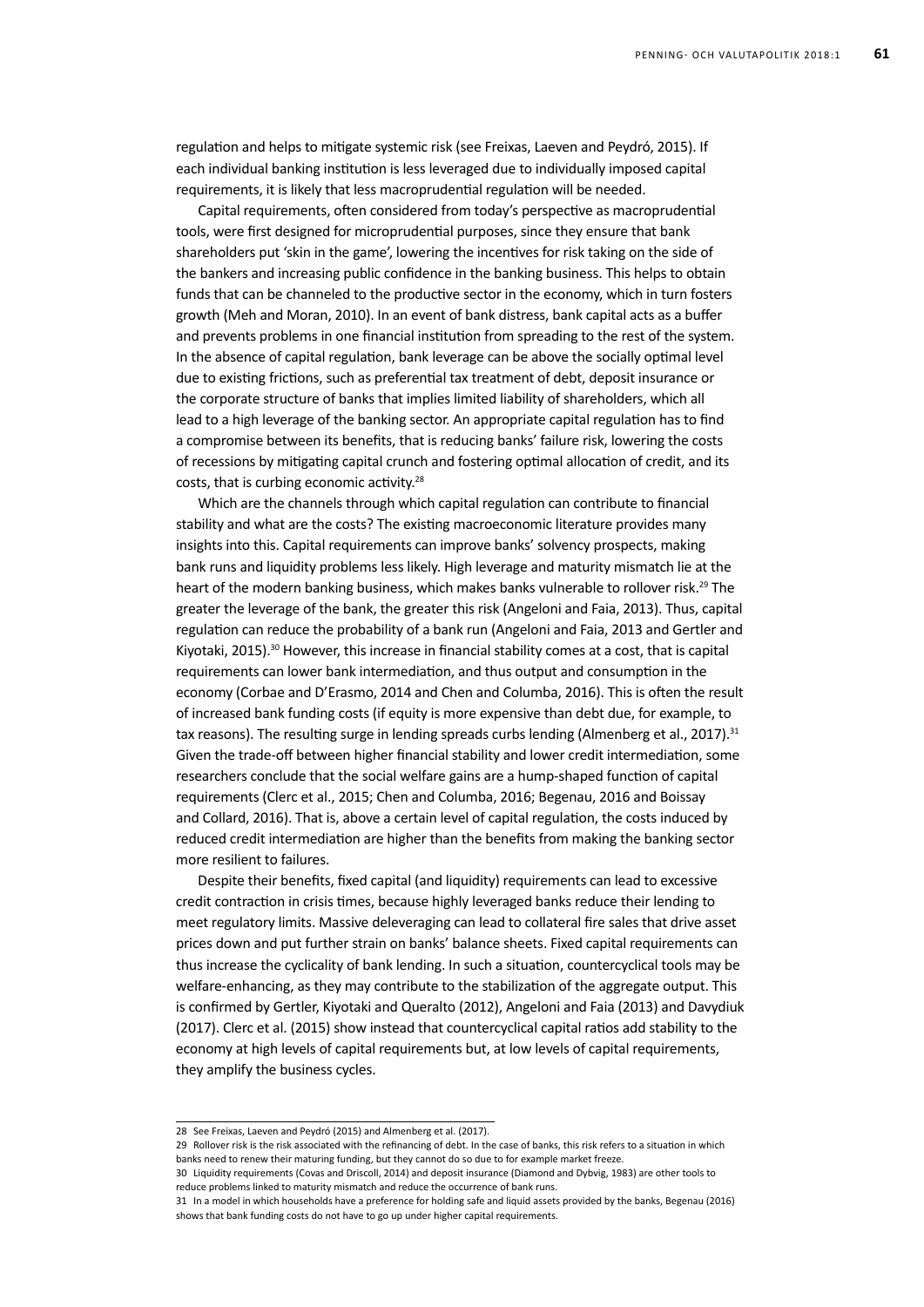As discussed in the introduction, macroeconomic models are well-suited to study the overall benefits and costs of banking regulation due to their general equilibrium focus that takes into account feedbacks between different sectors of the economy. However, most of these models are built as 'closed systems', and cannot predict the consequences of capital regulation on financial institutions outside the radar of the regulatory authorities, the so-called 'shadow banking' sector. Specifically, high capital requirements could contribute to the development of a shadow banking sector whose riskiness exceeds the riskiness of a low-regulated banking sector, contributing to financial instability. However, this does not necessarily need to happen. Begenau and Landvoigt (2017) show that raising capital ratios from the status quo indeed increases the size of the shadow banking sector, which expands its operations by scaling up, but not by increasing its leverage. Hence, their study concludes that despite the rise in the shadow banking activity, the aggregate banking system becomes safer.<sup>32</sup> More macroeconomic research on these possible 'unintended' consequences of banking regulation is needed, as well as on the interaction of different regulations.<sup>33</sup> Countercyclical capital buffers try to reduce the tension between micro and macro regulation, that is to maintain the risk sensitivity of the requirement for different financial institutions and, at the same time, mitigate the cyclicality of the regulation. Models with many heterogeneous banks are particularly well suited to tackle this issue (see Corbae D'Erasmo, 2014, Boissay and Collard, 2016 and Grodecka, 2016).

# 4 Conclusions

The multifold aim of this article was to i) increase our understanding of the financial sector and its importance for the real economy, ii) review the most recent attempts in the literature to incorporate financial frictions in otherwise standard macro models and iii) evaluate both the costs (forgone lending and economic activity) and the benefits (a more resilient financial system) of macroprudential regulation. Systemic risk, the primary target of macroprudential policy, may arise from different sources of market failures. We have argued that identifying the exact source of market failure is key to designing the appropriate instrument to address it.

While traditional microprudential regulation has a long tradition in economic policy, macroprudential policy is still in its infancy (Galati and Moessner (2017). This poses a series of challenges that remain to be addressed by the existing economic literature.

Importantly, different policy measures coexist and interact with each other. Boissay and Collard (2016), Greenwald (2016) and Grodecka (2017) attempt to specifically take this interaction into account in a macroeconomic framework. Furthermore, too restrictive measures could create incentives for economic agents to circumvent regulation, thereby creating unintended side-effects of regulation. The development of alternative financing channels, such as the shadow banking system (see Begenau and Landvoigt, 2017) or a surge in unsecured credit in response to too strict LTV or LTI requirements exemplifies this problem. Finally, a comprehensive account of the benefits of financial regulation should explicitly consider the interaction between policy and the occurrences of financial crisis. In most of the existing literature, which operates in a linear framework, financial crises are the results of big exogenous 'financial shocks'. Some researchers (Mendoza, 2016) argue that, as a result, linear set-ups are ill-suited to capture the transition from regular times to times of financial distress and, therefore, the benefits of effective financial regulation. Furthermore, linear set-ups cannot handle the impact of risk on portfolio decisions of market participants

<sup>32</sup> This happens because, contrary to the commercial banking sector, there is no deposit insurance in the shadow banking sector and shadow banks incorporate this 'bank run' probability while choosing their leverage. Moreover, higher capital requirements lower the funding costs of banks, which makes them more profitable.

<sup>33</sup> The finance literature has studied the interactions between different forms of banking regulation, see for example Kashyap, Tsomocos and Vardoulakis (2014), Walther (2016) or Mankart, Michaelides and Pagratis (2017), but these aspects of regulation have not been covered extensively by the macroeconomic literature.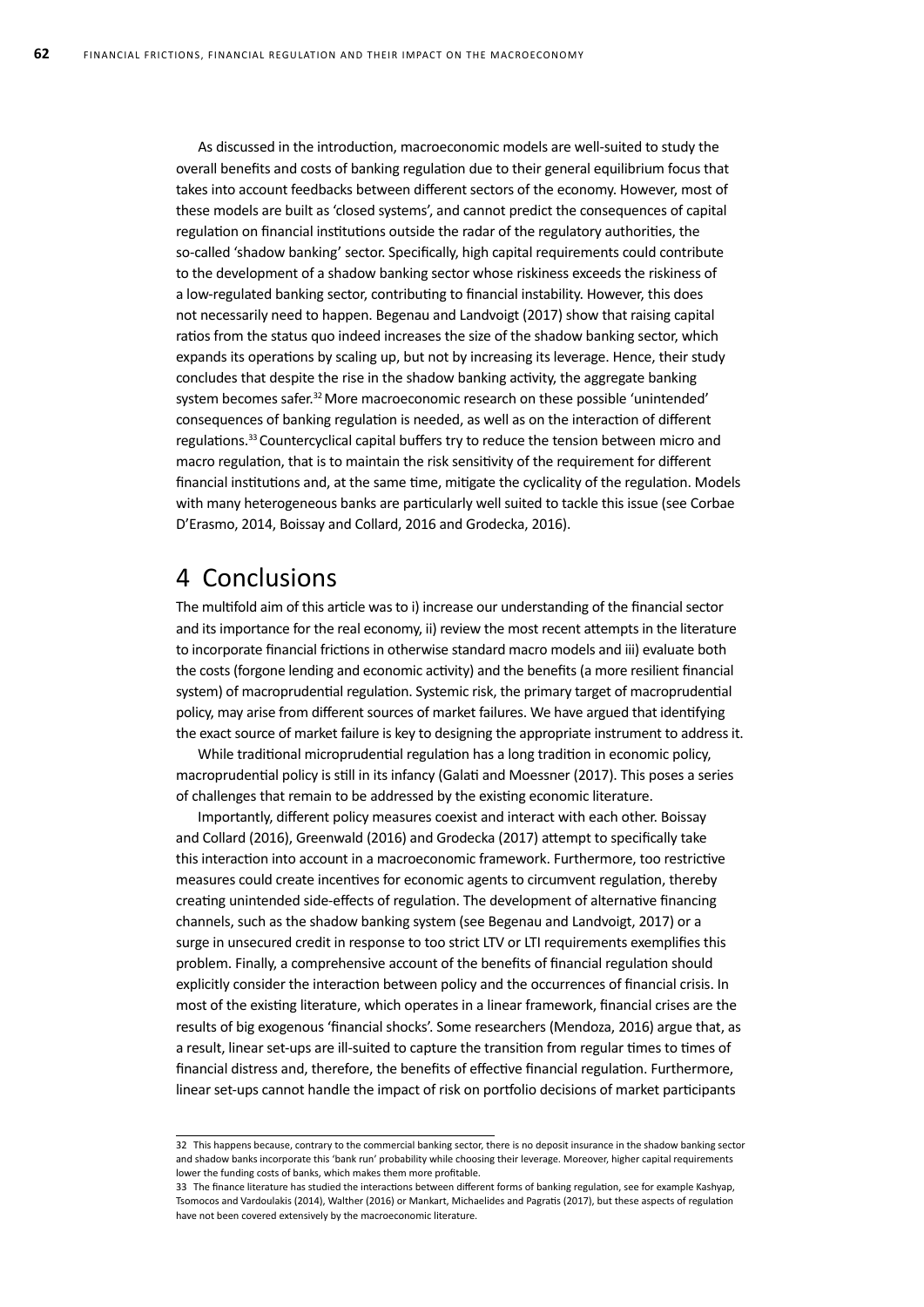(Covas and Driscoll, 2014; Begenau and Landvoigt, 2017 and Laséen, Pescatori and Turunen, 2017 are notable exceptions). Nevertheless, non-linearities bear clear computational costs that need to be taken into account when evaluating the potential use of such models in policy analysis.

The decade after the unfolding of the worst financial crisis after the Great Depression has brought about a golden age in macro-finance research. While tremendous progress has been made, the road ahead is still full of challenges and opportunities in the direction of i) deepening our understanding of macro financial linkages and ii) building the right policy toolkit for financial regulators.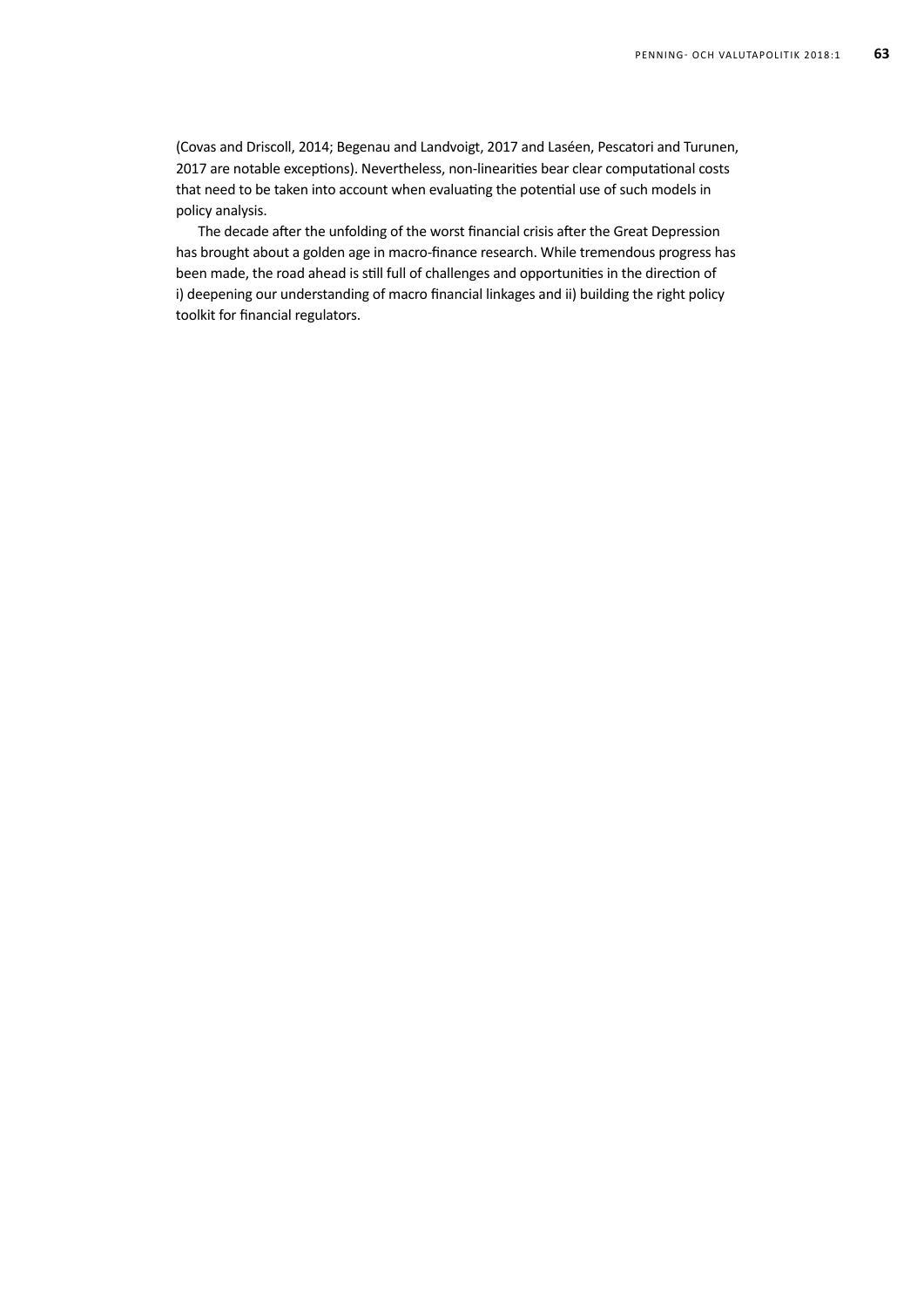## References

Akinci, Ozge and Jane Olmstead-Rumsey (2018), 'How effective are macroprudential policies? An empirical investigation,' *Journal of Financial Intermediation*, Vol. 33, pp. 33–57.

Alfelt, Gustav, Björn Lagerwall and Dilan Ölcer (2015), 'An analysis of the debt-to-income limit as a policy measure', Economic Commentary No. 8, Sveriges Riksbank.

Almenberg, Johan, Markus Andersson , Daniel Buncic, Cristina Cella, Paolo Giordani, Anna Grodecka, Kasper Roszbach and Gabriel Söderberg (2017), 'Appropriate capital ratios in major Swedish banks: new perspectives', Staff Memo, May, Sveriges Riksbank.

Alpanda, Sami and Sarah Zubairy (2016), 'Housing and tax policy', *Journal of Money, Credit and Banking*, Vol. 48, No. 2–3, pp. 485–512.

Alpanda, Sami and Sarah Zubairy (2017), 'Addressing household indebtedness: monetary, fiscal or macroprudential policy?', *European Economic Review*, Vol. 92, pp. 47–73.

Andrés, Javier and Oscar Arce (2012), 'Banking competition, housing prices and macroeconomic stability', *The Economic Journal*, Vol. 122, No. 565, pp. 1346–1372.

Andrews, Dan, Aida Caldera Sánchez and Åsa Johansson (2011), 'Housing markets and structural policies in OECD countries,' OECD Economics Department Working Papers No. 836, OECD Publishing.

Angeloni, Ignazio and Ester Faia (2013), 'Capital regulation and monetary policy with fragile banks', *Journal of Monetary Economics*, Vol. 60, No. 3, pp. 311–324.

Begenau, Juliane (2016), 'Capital requirements, risk choice, and liquidity provision in a business cycle model, Working Paper No. 72, Harvard Business School.

Begenau, Juliane and Tim Landvoigt (2017), 'Financial regulation in a quantitative model of the modern banking system', mimeo, 19 April. Available at www.ssrn.com/abstract=2748206.

Bernanke, Ben S. and Mark Gertler (1989), 'Agency costs, net worth, and business fluctuations', *American Economic Review*, Vol. 79, No.1, pp. 14–31.

Bernanke, Ben S., Mark Gertler and Simon Gilchrist (1999), 'The financial accelerator in a quantitative business cycle framework', Ch. 21 in *Handbook of Macroeconomics*, Vol. 1, ed. by Taylor, John. B. and Michael Woodford, Elsevier: Amsterdam.

Boissay, Frederic and Fabrice Collard (2016), 'Macroeconomics of bank capital and liquidity regulations', Working Paper No. 596, Bank for International Settlements.

Braconier, Henrik and Stefan Palmqvist (2017), 'Makrotillsynens roll i Sverige [The role of macroprudential supervision in Sweden]', *Ekonomisk debatt [Journal of the Swedish Economic Association]*, Vol. 45, No. 4, pp. 56–68.

Brunnermeier, Markus K., Thomas M. Eisenbach and Yuliy Sannikov (2012), 'Macroeconomics with financial frictions: a survey, Working Paper No. 18102, National Bureau of Economic Research.

Caballero, Ricardo J. (2010), 'Macroeconomics after the crisis: time to deal with the Pretense-of-Knowledge Syndrome', *Journal of Economic Perspectives*, Vol. 24, No. 4, pp. 85–102.

Carlstrom, Charles T. and Timothy S. Fuerst (1997), 'Agency costs, net worth, and business fluctuations: a computable general equilibrium analysis,' *American Economic Review*, Vol. 87, No. 5, pp. 893–910.

Chambers, Matthew, Carlos Garriga, and Don E. Schlagenhauf (2009a), 'Housing policy and the progressivity of income taxation', *Journal of Monetary Economics*, Vol. 56, No. 8, pp. 1116–1134.

Chambers, Matthew, Carlos Garriga and Don E. Schlagenhauf (2009b), 'The loan structure and housing tenure decisions in an equilibrium model of mortgage choice', *Review of Economic Dynamics*, Vol. 12, No. 3, pp. 444–468.

Chen, Jiaqian and Francesco Columba (2016), 'Macroprudential and monetary policies interactions in a DSGE model for Sweden', Meeting Paper No. 913, Society for Economic Dynamics.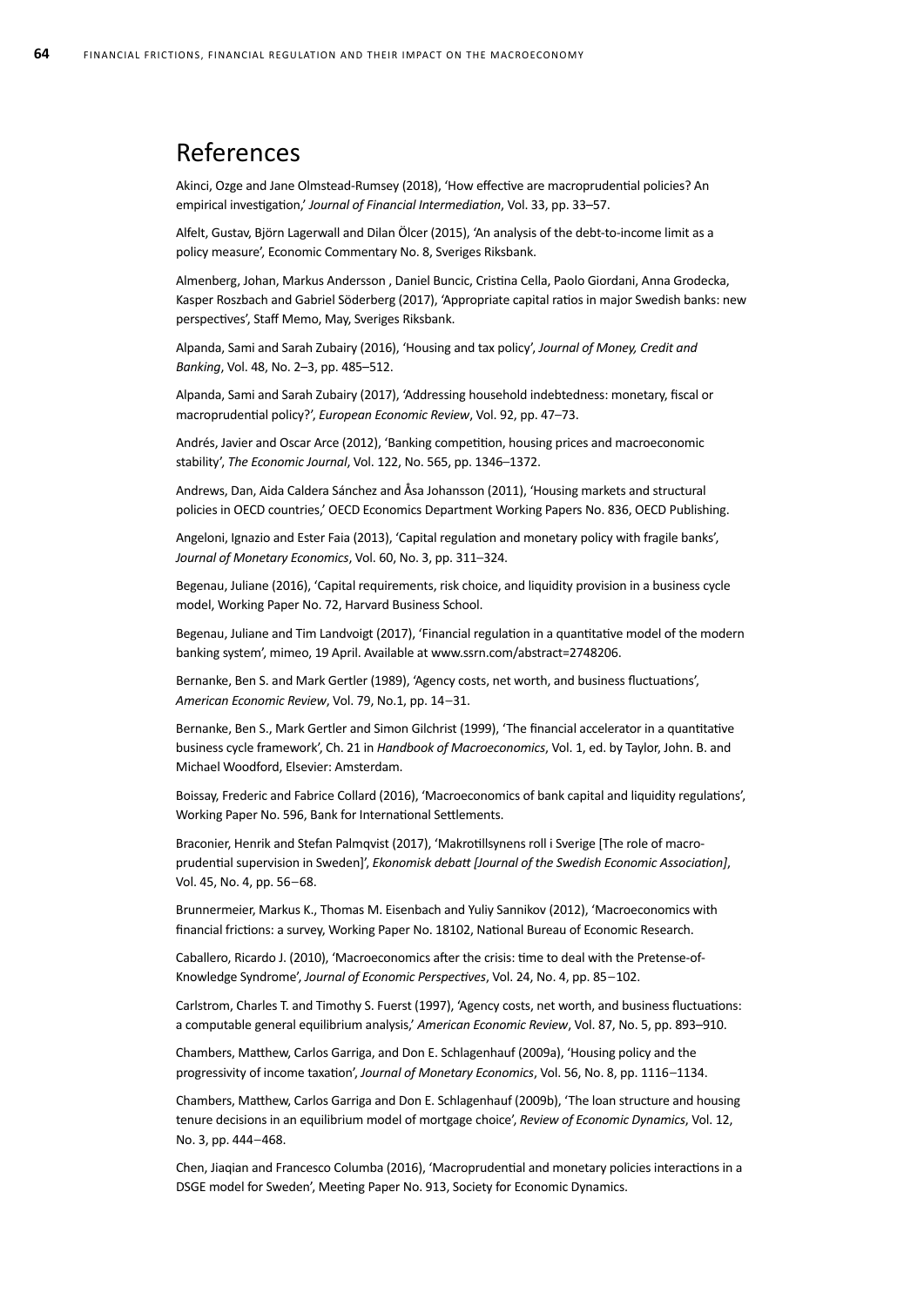Cho, Sang-Wook Stanley and Johanna L. Francis (2011), 'Tax treatment of owner occupied housing and wealth inequality', *Journal of Macroeconomics*, Vol. 33, No. 1, pp. 42–60.

Christiano, Lawrence, Roberto Motto and Massimo Rostagno (2003), 'The Great Depression and the Friedman-Schwartz hypothesis', *Journal of Money, Credit, and Banking*, Vol. 35, No. 6b, pp. 1119–1197.

Claessens, Stijn, Kenichi Ueda and Yishay Yafeh (2010), 'Financial frictions, investment, and institutions', Working Paper No. 231, International Monetary Fund.

Claessens, Stijn and M. Ayhan Kose (2017), 'Macroeconomic implications of financial imperfections: a survey', Policy Research Working Paper No. 8260, World Bank.

Clerc, Laurent, Alexis Derviz, Caterina Mendicino, Stephane Moyen, Kalin Nikolov, Livio Stracca, Javier Suarez and Alexandros P. Vardoulakis (2015), 'Capital regulation in a macroeconomic model with three layers of default', *International Journal of Central Banking*, Vol. 11, No. 3, pp. 9–63.

Corbae, Dean and Pablo D'Erasmo (2014), 'Capital requirements in a quantitative model of banking industry dynamics', Working Paper No. 14–13, Federal Reserve Bank of Philadelphia.

Covas, Francisco and John C. Driscoll (2014), 'Bank liquidity and capital regulation in general equilibrium', Finance and Economics Discussion Paper No. 85, Board of Governors of the Federal Reserve System.

Davydiuk, Tetiana (2017), 'Dynamic bank capital requirements', mimeo, 3 January. Available at www.ideas.repec.org/p/red/sed017/1328.html.

De Nicolò, Gianni, Favara Giovanni and Lev Ratnovski (2012), 'Externalities and macroprudential policy', IMF Staff Discussion Note No. 5, International Monetary Fund.

Diamond, Douglas W. and Philip H. Dybvig (1983), 'Bank runs, deposit insurance, and liquidity', *Journal of Political Economy*, Vol. 91, No. 3, pp. 401–419.

Diamond, Douglas W. and Raghuram G. Rajan (2000), 'A theory of bank capital', *Journal of Finance*, Vol. 55, No. 6, pp. 2431–2465.

Douglas W. Diamond and Raghuram G. Rajan (2001), 'Liquidity risk, liquidity creation, and financial fragility: a theory of banking', *Journal of Political Economy*, Vol. 109, No. 2, pp. 287–327.

ECB (2018), 'Financial stability and macroprudential policy', web page, 3 March, European Central Bank. Available at www.ecb.europa.eu/ecb/tasks/stability/html/index.en.html.

Emanuelsson, Robert, Ola Melander and Johan Molin (2015), 'Financial risks in the household sector', Economic Commentary No. 6, Sveriges Riksbank.

Fama, Eugene F. (1970), 'Efficient capital markets: a review of theory and empirical work', *Journal of Finance*, Vol. 25, No. 2, pp. 383–417.

Farhi, Emmanuel and Iván Werning (2016), 'A theory of macroprudential policies in the presence of nominal rigidities', *Econometrica*, Vol. 84, pp. 1645–1704.

Fernández-Villaverde, Jesús (2012), 'Macroeconomic models with financial frictions', Macro-Finance lecture slides, 2 December, University of Pennsylvania. Available at www.economics.sas.upenn.edu/~jesusfv/Lecture\_1.pdf.

Finocchiaro, Daria, Magnus Jonsson, Christian Nilsson and Ingvar Strid (2016), 'Macroeconomic effects of reducing household debt', *Sveriges Riksbank Economic Review*, No. 2, pp. 57–88.

Forlati, Chiara and Luisa Lambertini (2012), 'Mortgage amortization and amplification', Center for Fiscal Policy Working Paper No. 201201, École Polytechnique Fédérale de Lausanne [Swiss Federal Institute of Technology Lausanne].

Floetotto, Max, Michael Kirker, and Johannes Stroebel (2016), 'Government intervention in the housing market: who wins, who loses?', *Journal of Monetary Economics*, Vol. 80, pp. 106–123.

Frame, W. Scott (2010), 'Estimating the effect of mortgage foreclosures on nearby property values: a critical review of the literature', *FRB Atlanta Economic Review*, Vol. 95, No. 3, pp 1–9.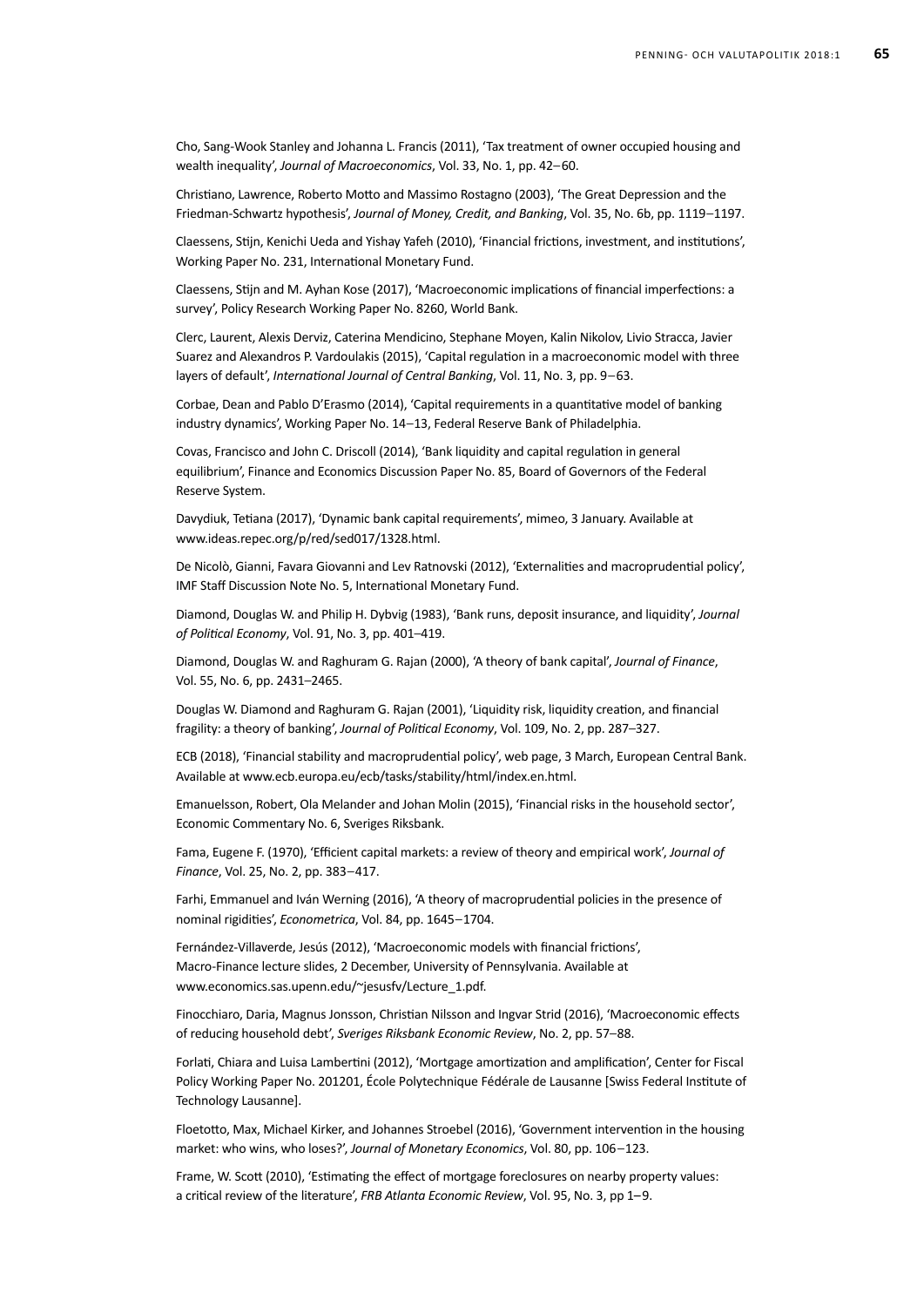Friexas, Xavier, Luc Laeven and José-Luis Peydró (2015), *Systemic Risk, Crises and Macroprudential Regulation*, MIT Press: Massachusetts.

Galati, Gabriele and Richhild Moessner (2017), 'What Do We Know About the Effects of Macroprudential Policy?,' *Economica*, forthcoming.

Gelain, Paolo, Kevin J. Lansing and Caterina Mendicino (2013), 'House prices, credit growth, and excess volatility: implications for monetary and macroprudential policy', *International Journal of Central Banking*, Vol. 9, No. 2, pp. 219–276.

Gerali, Andrea, Stefano Neri, Luca Sessa and Federico M. Signoretti (2010), 'Credit and banking in a DSGE model of the Euro Area', *Journal of Money, Credit and Banking*, Vol. 42, No. 1, pp. 107–141.

Gertler, Mark and Nobuhiro Kiyotaki (2010), 'Financial intermediation and credit policy in business cycle analysis', Ch. 11 in *Handbook of Monetary Economics*, Vol. 3, Ed. 1, ed. by Benjamin M. Friedman and Michael Woodford, Elsevier: Amsterdam.

Gertler, Mark and Peter Karadi (2011), 'A model of unconventional monetary policy', *Journal of Monetary Economics*, Vol. 58, No. 1, pp. 17–34.

Gertler, Mark, Nobuhiro Kiyotaki and Albert Queralto (2012), 'Financial crises, bank risk exposure and government financial policy', *Journal of Monetary Economics*, Vol. 59, pp. 17–34.

Gertler, Mark and Nobuhiro Kiyotaki (2015), 'Banking, liquidity, and bank runs in an infinite horizon economy', *American Economic Review*, Vol. 105, No. 7, pp. 2011–2043.

Gervais, Martin (2002), 'Housing taxation and capital accumulation', *Journal of Monetary Economics*, Vol. 49, No. 7, pp. 1461–1489.

Greenwald, Daniel (2016), 'The mortgage credit channel of macroeconomic transmission', Meeting Paper No. 1551, Society for Economic Dynamics.

Grodecka, Anna (2016), 'Subprime Borrowers, Securitization and the Transmission of Business Cycles,' Working Paper No. 317, Sveriges Riksbank.

Grodecka, Anna (2017), 'On the effectiveness of loan-to-value ratio in a multiconstraint framework', Working Paper No. 347, Sveriges Riksbank.

Guibourg, Gabriela and Björn Lagerwall (2015), 'How is the economy affected by macroprudential policy measures', Economic Commentary No. 9, Sveriges Riksbank.

Gulko, Les (2008), 'Complete Markets', Ch. 9 in *Handbook of Finance*, Vol. 1, ed. by Frank J, Fabozzi, Wiley: Hoboken N. J.

Holmstrom, Bengt and Jean Tirole (1997), 'Financial intermediation, loanable funds, and the real sector', *Quarterly Journal of Economics*, Vol. 112, No. 3, pp. 663–691.

Hull, Isaiah (2017), 'Amortization requirements and household indebtedness: an application to Swedish-style mortgages', *European Economic Review*, Vol. 91, pp. 72–88.

Iacoviello, Matteo (2005), 'House prices, borrowing constraints, and monetary policy in the business cycle', *American Economic Review*, Vol. 95, No. 3, pp. 739–764.

Iacoviello, Matteo (2015), 'Financial Business Cycles,' Review of Economic Dynamics, Elsevier for the Society for Economic Dynamics, Vol. 18, No. 1, pp. 140–164.

IMF (2015), 'Monetary policy and financial stability', IMF Staff Report, August, International Monetary Fund.

Jeanne, Olivier and Anton Korinek (2017), 'Macroprudential regulation versus mopping up after the crash', mimeo, February. Available at www.korinek.com.

Jermann, Urban and Vincenzo Quadrini (2012), 'Macroeconomic effects of financial shocks', *American Economic Review*, Vol. 102, No. 1, pp. 238–271.

Jordà, Òscar, Moritz Schularick and Alan M. Taylor (2013), 'When credit bites back', *Journal of Money, Credit and Banking*, Vol. 45, pp. 3–28.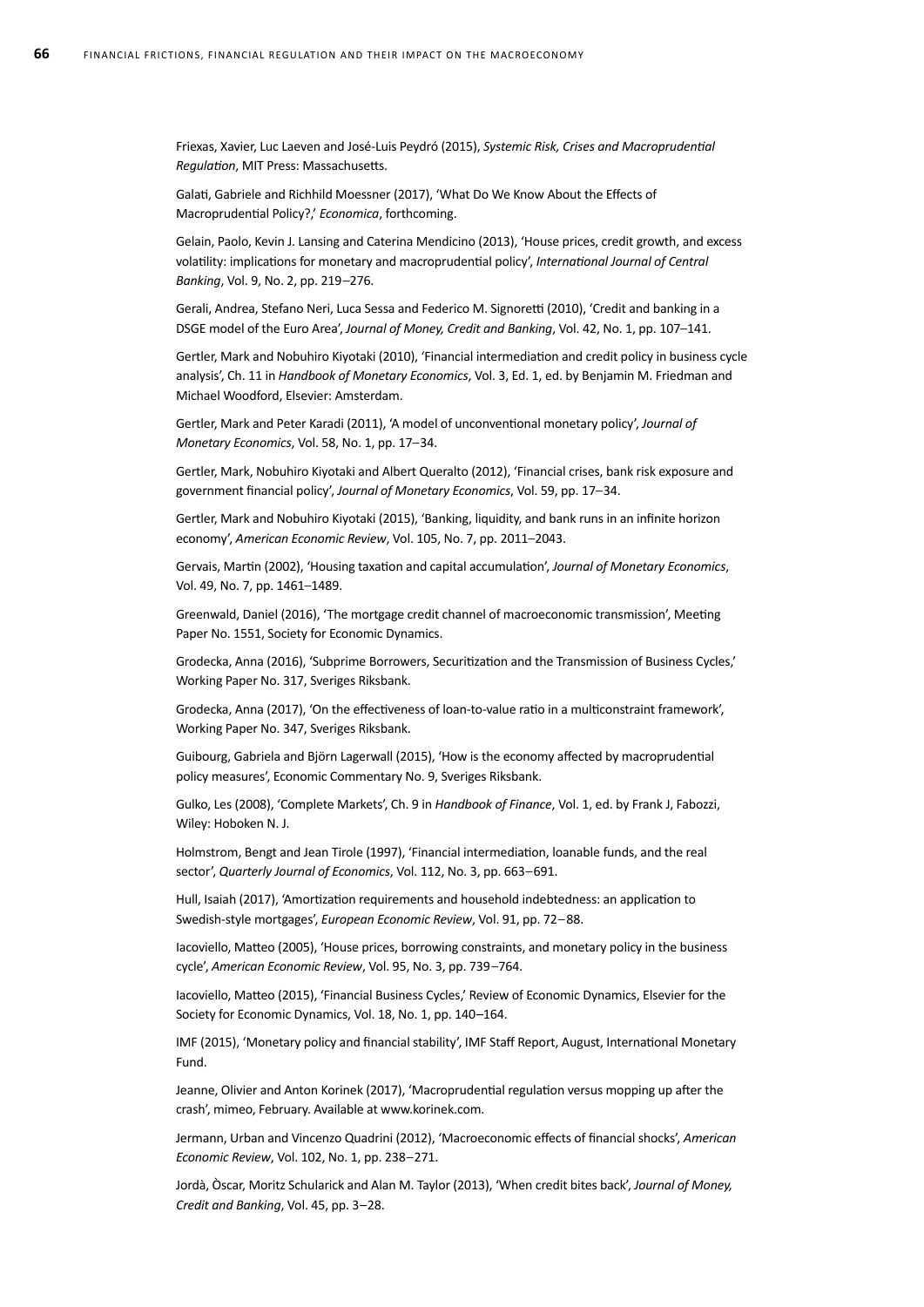Kara, Gazi Ishak (2016). 'Bank Capital Regulations around the World: What Explains the Differences?,' Finance and Economics Discussion Paper No. 2016-057. Washington: Board of Governors of the Federal Reserve System.

Kashyap, Anil and Luigi Zingales (2010), 'Introduction', *Journal of Financial Economics*, Vol. 97, pp. 303–305.

Kashyap, Anil, Dimitrios Tsomocos and Alexandros Vardoulakis (2014), 'How does macroprudential regulation change bank credit supply?', Working Paper No. 20165, National Bureau of Economic Research.

Kiyotaki, Nobuhiro and John Moore (1997), 'Credit cycles', *Journal of Political Economy*, Vol. 105, No. 2, pp. 211–248.

Lamont, Owen (1995), 'Corporate debt overhang and macroeconomic expectations', *American Economic Review*, Vol. 85, No. 5, pp. 1106–1117.

Laséen, Stefan, Andrea Pescatori and Jarkko Turunen (2017), 'Systemic risk: a new trade-off for monetary policy?', *Journal of Financial Stability*, Vol. 32, pp. 70–85.

Lea, Michael (2010), 'International Comparison of Mortgage Product Offerings,' Research Institute for Housing America.

Levine, Ross (2005), 'Finance and growth: theory and evidence', *Handbook of Economic Growth*, Ch. 12 in *Handbook of Economic Growth*, Vol. 1, Ed. 1, ed. by Aghion, Philippe and Steven Durlauf, Elsevier: Amsterdam.

Mankart, Jochen, Alexander Michaelides and Spyros Pagratis (2017), 'Bank capital buffers in a dynamic model', mimeo, 5 January. Available at www.ssrn.com/abstract=2532875 or www.dx.doi.org/10.2139/ ssrn.2532875 .

McLeay, Michael, Amar Radia and Ryland Thomas (2014), 'Money creation in the modern economy', *Bank of England's Quarterly Bulletin,* No. 1, pp. 14–27.

Meh, Césaire A. and Kevin Moran (2010), 'The role of bank capital in the propagation of shocks', *Journal of Economic Dynamics and Control*, Vol. 34, No. 3, pp. 555–576.

Melzer, Brian T. (2017), 'Mortgage debt overhang: reduced investment by homeowners at risk of default', *Journal of Finance*, Vol. 72, No. 2, pp. 575–612.

Mendicino, Caterina and Maria Teresa Punzi (2014), 'House prices, capital inflows and macroprudential policy', *Journal of Banking and Finance*, Vol. 49, pp. 337–355.

Mendicino, Caterina, Kalin Nikolov, Javier Suarez and Dominik Supera (2016), 'Optimal dynamic capital requirements', Working Paper No. 1614, Centro de Estudios Monetarios y Financieros.

Mendoza, Enrique G. (2016), 'Macroprudential policy: promise and challenges', Working Paper No. 22868, National Bureau of Economic Research.

Mian, Atif and Amir Sufi (2014), *House of Debt. How They (and You) Caused the Great Recession, and How We Can Prevent It from Happening Again*, University of Chicago Press: Chicago and London.

Modigliani, Franco and Merton Miller (1958), 'The cost of capital, corporation finance and the theory of investment', *American Economic Review*, Vol. 48, No. 3, pp. 261–297.

Myers, Stewart C. (1977), 'Determinants of corporate borrowing', *Journal of Financial Economics*, Vol. 5, No. 2, pp. 147–175.

OECD (2017), 'Tax relief for access to home ownership', report available at: https://www.oecd.org/els/ family/PH2-2-Tax-relief-for-home-ownership.pdf

Quadrini, Vincenzo (2011), 'Financial frictions in macroeconomic fluctuations', *FRB Richmond Economic Quarterly*, Vol. 97, No. 3, pp. 209–254.

Rubio, Margarita and José A. Carrasco-Gallego (2014), 'Macroprudential and monetary policies: implications for financial stability and welfare', *Journal of Banking and Finance*, Vol. 49, pp. 326–336.